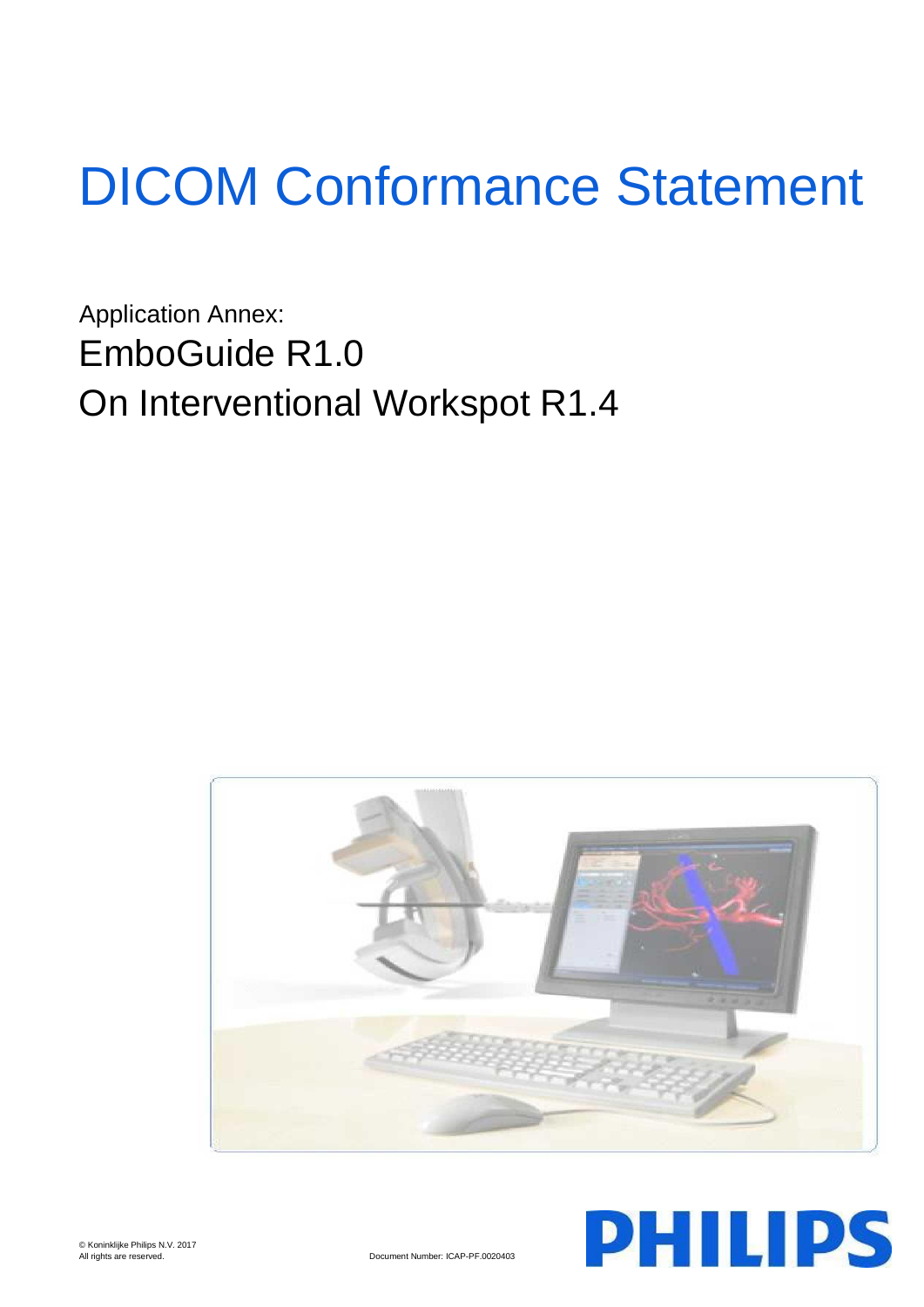**Issued by:** Philips Medical Systems Nederland BV, a Philips Healthcare company,

P.O. Box 10.000 5680 DA Best The Netherlands

Email: [dicom@philips.com](mailto:dicom@philips.com) Internet[: http://www.healthcare.philips.com/connectivity](http://www.healthcare.philips.com/connectivity)

Document Number: ICAP-PF.0020403 Date: 10-Jan-2017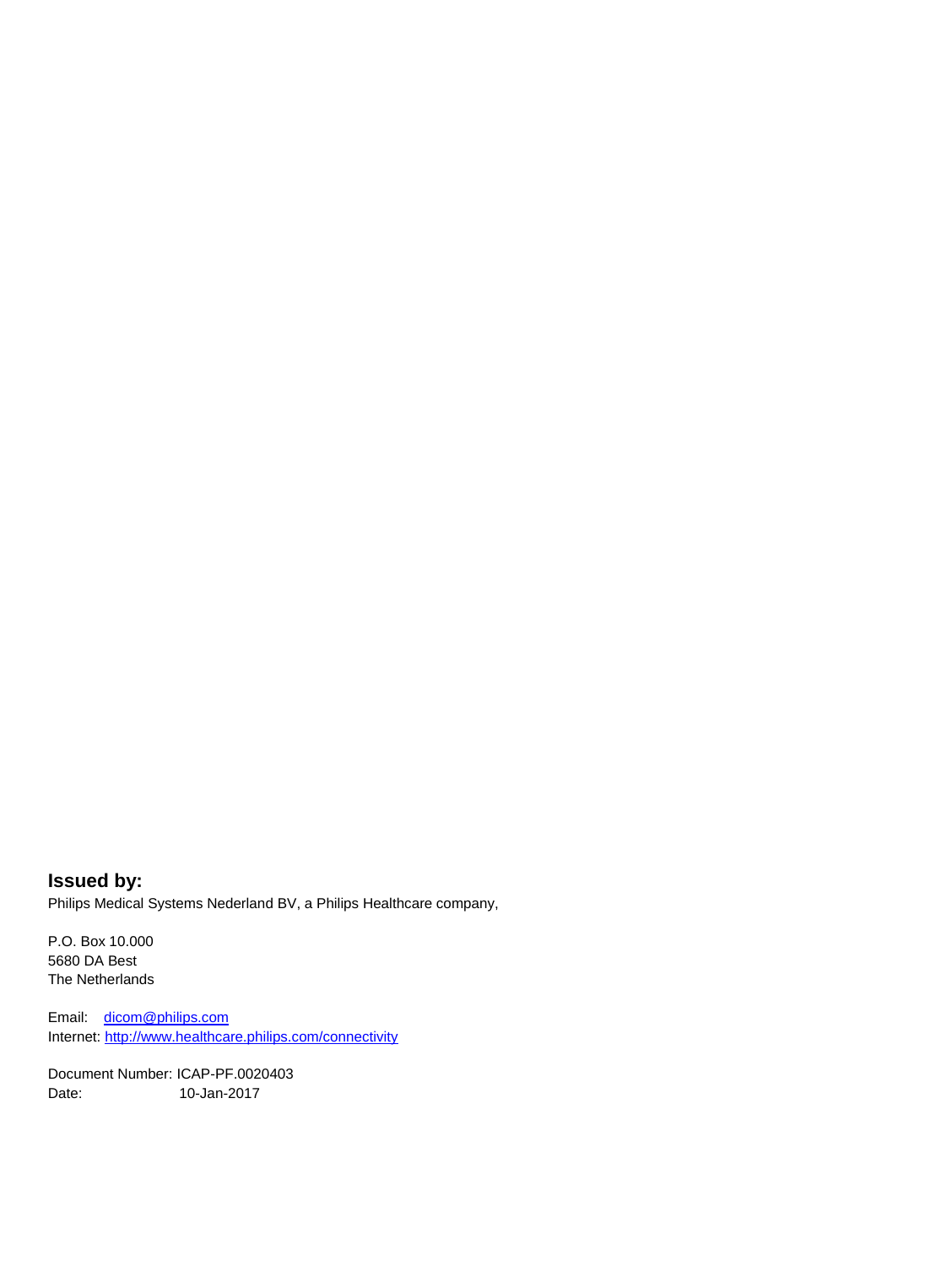# **Table of Contents**

| $\mathbf{1}$ . |  |
|----------------|--|
| 1.1.           |  |
| 1.2.           |  |
| 2.             |  |
| 2.1.           |  |
| 2.1.1.         |  |
| 2.1.2.         |  |
| 2.1.2.1        |  |
| 2.1.2.2.       |  |
| 2.1.2.3        |  |
| 2.1.2.4        |  |
| 2.1.2.5.       |  |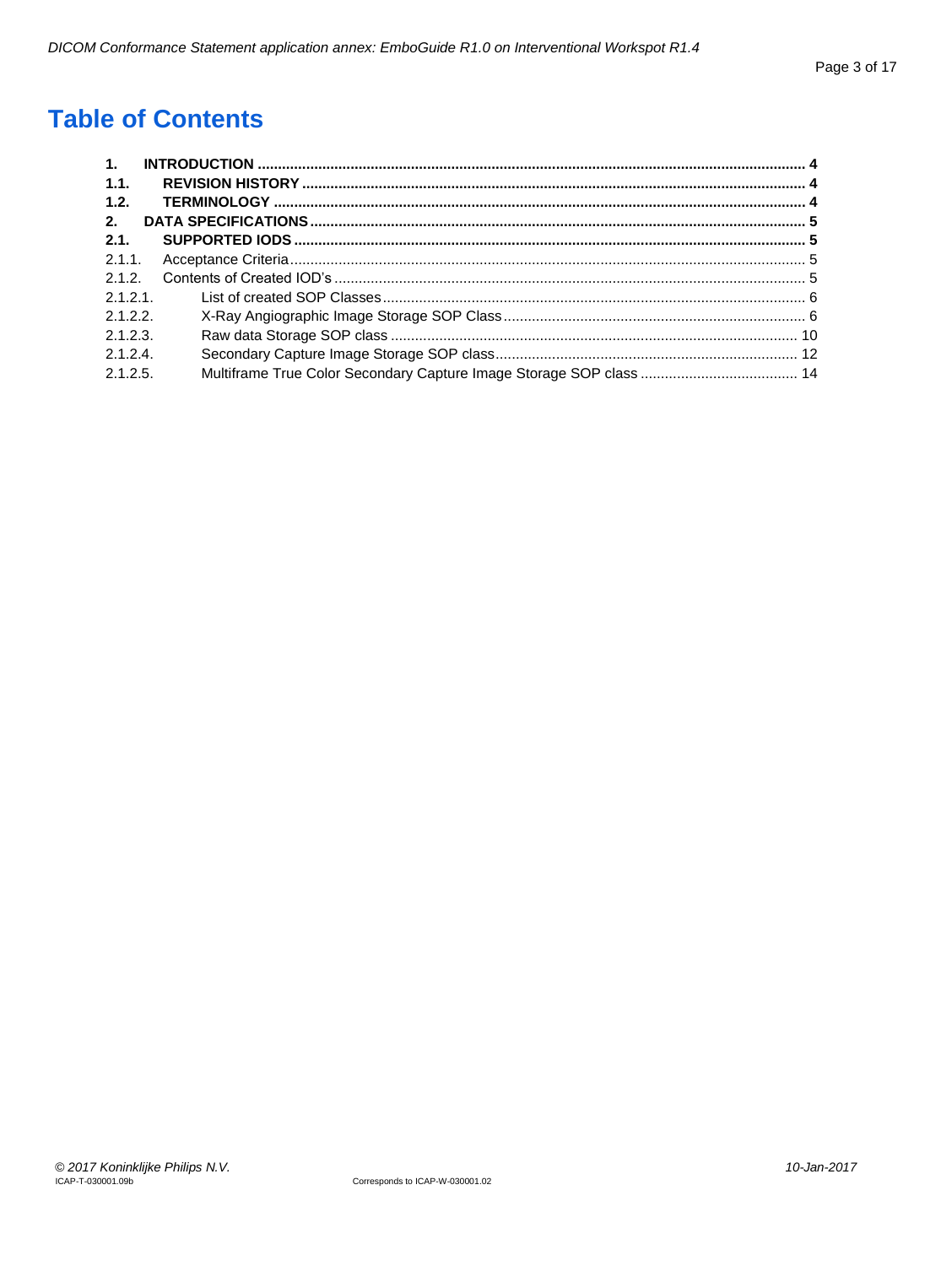## <span id="page-3-0"></span>**1. Introduction**

This DICOM Conformance Statement annex is applicable to the EmboGuide 1.0 Application, later referred to as EmboGuide application. In general the EmboGuide application is the user environment for viewing and analyzing XA images in order to guide the physician during tumor embolization procedures.

## <span id="page-3-1"></span>**1.1. Revision History**

The revision history below provides dates and differences among individual document versions.

#### **Table 1: Revision History**

| <b>Document Version</b> | Date of Issue | <b>Status</b> | <b>Description</b>                                                                             |
|-------------------------|---------------|---------------|------------------------------------------------------------------------------------------------|
| 00                      | 01-Mar-2016   | Authorized    | Initial Version for EmboGuide R1.0 on Interventional Workspot R1.4.x where x is 0 or<br>higher |
| 01                      | 17-Nov-2016   | Authorized    | <b>Editorial changes</b>                                                                       |
| 02                      | 10-Jan-2017   | Authorized    | Updated value for Manufacturer (0008, 0070) from "Philips Medical Systems" to<br>"Philips".    |

## <span id="page-3-2"></span>**1.2. Terminology**

| DICOM | Digital Imaging and Communications in Medicine |
|-------|------------------------------------------------|
| iod   | Information Object Definition                  |
| UID   | Unique Identifier                              |
| VR    | Value Representation                           |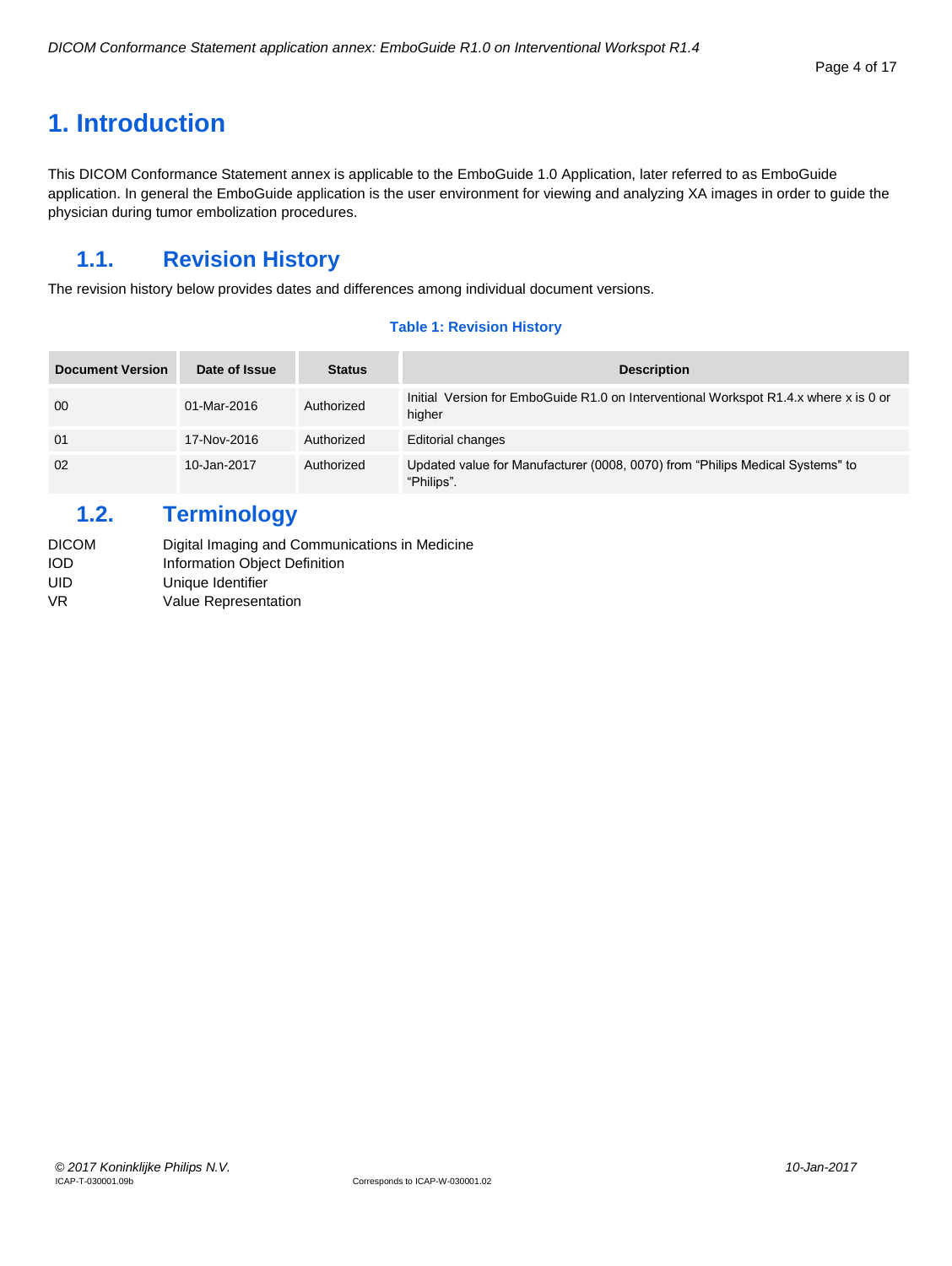# <span id="page-4-0"></span>**2. Data Specifications**

## <span id="page-4-1"></span>**2.1. Supported IODs**

This section specifies each IOD accepted and / or created by EmboGuide Application.

#### ACCEPTED The applicable IOD is accepted for storage in the repository of the hosting platform and supported for import EmboGuide Application for viewing and analysis. CREATED The EmboGuide Application supports generation of derived data by using the applicable IOD and is able to store this data in the repository of the hosting platform.

**Table 2: Supported IOD's**

| <b>IOD</b>                                                      | <b>Support</b>               |                 |                |
|-----------------------------------------------------------------|------------------------------|-----------------|----------------|
| <b>Name</b>                                                     | <b>UID</b>                   | <b>ACCEPTED</b> | <b>CREATED</b> |
| Raw Data Storage SOP Class                                      | 1.2.840.10008.5.1.4.1.1.66   | No              | Yes            |
| X-Ray Angiographic Image Storage SOP Class                      | 1.2.840.10008.5.1.4.1.1.12.1 | Yes             | Yes            |
| Multiframe True Color Secondary Capture Image Storage SOP Class | 1.2.840.10008.5.1.4.1.1.7.4  | No              | Yes            |
| Secondary Capture Image Storage SOP Class                       | 1.2.840.10008.5.1.4.1.1.7    | No              | Yes            |

## <span id="page-4-2"></span>**2.1.1. Acceptance Criteria**

This section specifies the acceptance criteria applied by EmboGuide Application to which a dataset should adhere before it can be imported into the application. This can be criteria on the highest level (e.g. data from a certain manufacturer or system model) or certain DICOM attributes mandatory to be present into the dataset holding a specific value. In case one or more Philips private attributes are required, then a list of supported Philips system models will be mentioned.

#### **Table 3: Accepted system models**

| <b>Manufacturer</b> | <b>Modality</b> | System Model Name(s) |
|---------------------|-----------------|----------------------|
| Not applicable      | Not applicable  | Not applicable       |

#### **Table 4: Accepted transfer syntaxes per IOD**

| <b>IOD</b>                                    |                              | <b>Transfer Syntax</b>                                                                                                                                                                                                                                                                                         |                                                                                                                                                                                                                          |  |  |
|-----------------------------------------------|------------------------------|----------------------------------------------------------------------------------------------------------------------------------------------------------------------------------------------------------------------------------------------------------------------------------------------------------------|--------------------------------------------------------------------------------------------------------------------------------------------------------------------------------------------------------------------------|--|--|
| <b>Name</b>                                   | <b>UID</b>                   | <b>Name</b>                                                                                                                                                                                                                                                                                                    | <b>UID</b>                                                                                                                                                                                                               |  |  |
| X-Ray Angiographic Image Storage SOP<br>Class | 1.2.840.10008.5.1.4.1.1.12.1 | Implicit VR Little Endian<br>Explicit VR Big Endian<br>Explicit VR Little Endian<br>JPEG 2000 Image Compression<br>JPEG 2000 Image Compression<br>(Lossless Only)<br>JPEG Baseline (Process 1)<br>JPEG Extended (Process 2 & 4)<br>JPEG Lossless, Non-Hierarchical.<br>FOP (Process 14)<br><b>RLE Lossless</b> | 1.2.840.10008.1.2<br>1.2.840.10008.1.2.2<br>1.2.840.10008.1.2.1<br>1.2.840.10008.1.2.4.91<br>1.2.840.10008.1.2.4.90<br>1.2.840.10008.1.2.4.50<br>1.2.840.10008.1.2.4.51<br>1.2.840.10008.1.2.4.70<br>1.2.840.10008.1.2.5 |  |  |

#### **Table 5: Accepted attribute values**

| <b>Attribute Name</b> | <b>Attribute Number</b> | Values / Comments |
|-----------------------|-------------------------|-------------------|
| Not applicable        | Not applicable          | Not applicable    |

## <span id="page-4-3"></span>**2.1.2. Contents of Created IOD's**

*© 2017 Koninklijke Philips N.V. 10-Jan-2017* This section specifies in detail the attribute contents of created data objects. Attributes are grouped together by its corresponding module as specified by DICOM standard. Philips private attributes are excluded for specification.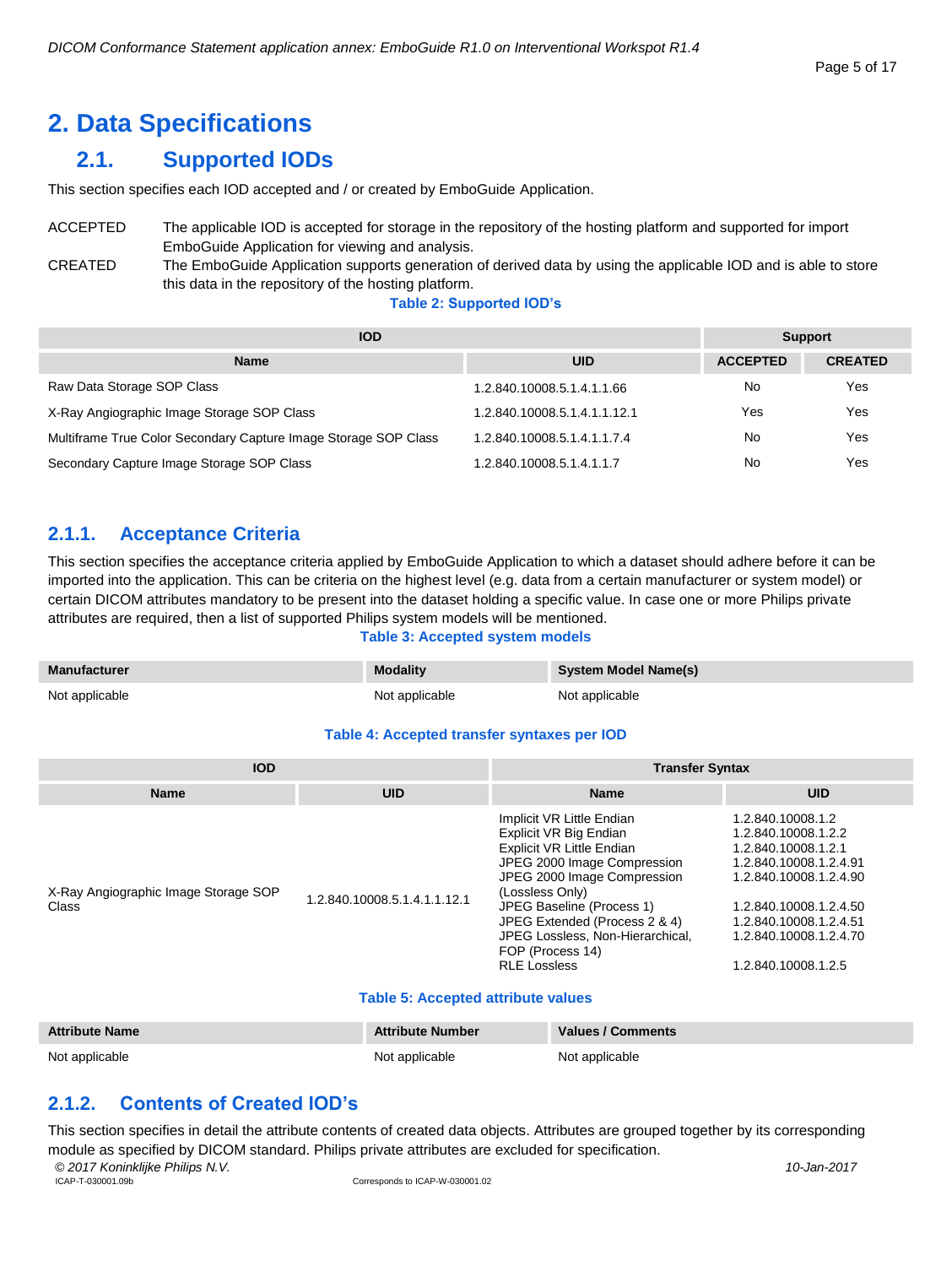Abbreviations used in the Module table for the column "Presence of Value" are:

- ALWAYS The attribute is always present with a value
- EMPTY The attribute is always present without any value (attribute sent zero length)
- VNAP The attribute is always present and its Value is Not Always Present (attribute sent zero length if no value is present)
- ANAP The attribute is present under specified condition if present then it will always have a value

The abbreviations used in the Module table for the column "Source" are:

- AUTO The attribute value is generated automatically
- CONFIG The attribute value source is a configurable parameter
- COPY The attribute value source is another SOP instance
- FIXED The attribute value is hard-coded in the application
- IMPLICIT The attribute value source is a user-implicit setting
- MPPS The attribute value is the same as that use for Modality Performed Procedure Step
- MWL The attribute value source is a Modality Worklist
- USER The attribute value source is explicit user input

#### <span id="page-5-0"></span>**2.1.2.1. List of created SOP Classes**

#### **Table 6: List of created SOP Classes**

| <b>SOP Class Name</b>                                           | <b>SOP Class UID</b>         |
|-----------------------------------------------------------------|------------------------------|
| X-Ray Angiographic Image Storage SOP Class                      | 1.2.840.10008.5.1.4.1.1.12.1 |
| Raw Data Storage SOP Class                                      | 1.2.840.10008.5.1.4.1.1.66   |
| Secondary Capture Image Storage SOP Class                       | 1.2.840.10008.5.1.4.1.1.7    |
| Multiframe True Color Secondary Capture Image Storage SOP Class | 1.2.840.10008.5.1.4.1.1.7.4  |

#### <span id="page-5-1"></span>**2.1.2.2. X-Ray Angiographic Image Storage SOP Class**

#### **Table 7: IOD of Created X-Ray Angiographic Image Storage Instances**

| <b>Information Entity</b> | <b>Module</b>                         | <b>Presence Of Module</b> |
|---------------------------|---------------------------------------|---------------------------|
| Patient                   | <b>Patient Module</b>                 | <b>ALWAYS</b>             |
| Study                     | <b>General Study Module</b>           | <b>ALWAYS</b>             |
| Series                    | <b>General Series Module</b>          | <b>ALWAYS</b>             |
| Equipment                 | <b>General Equipment Module</b>       | <b>ALWAYS</b>             |
| Image                     | General Image Module                  | <b>ALWAYS</b>             |
|                           | Image Pixel Module                    | <b>ALWAYS</b>             |
|                           | Cine Module                           | <b>ALWAYS</b>             |
|                           | Multi-Frame Module                    | <b>ALWAYS</b>             |
|                           | Display Shutter Module                | <b>ALWAYS</b>             |
|                           | X-Ray Image Module                    | <b>ALWAYS</b>             |
|                           | X-Ray Acquisition Module              | <b>ALWAYS</b>             |
|                           | X-Ray Table Module                    | <b>ALWAYS</b>             |
|                           | <b>XA Positioner Module</b>           | <b>ALWAYS</b>             |
|                           | DX Detector Module                    | <b>ALWAYS</b>             |
|                           | <b>VOI LUT Module</b>                 | <b>ALWAYS</b>             |
|                           | <b>SOP Common Module</b>              | <b>ALWAYS</b>             |
|                           | Extended DICOM and private attributes | <b>OPTIONAL</b>           |

#### **Table 8: Patient Module**

| <b>Attribute Name</b>           | Tag       | <b>VR</b> | Value | <b>Presence of Value</b> | <b>Source</b> | Comment     |
|---------------------------------|-----------|-----------|-------|--------------------------|---------------|-------------|
| Patient's Name                  | 0010.0010 | PN        |       | <b>VNAP</b>              |               |             |
| © 2017 Koninkliike Philips N.V. |           |           |       |                          |               | 10-Jan-2017 |

ICAP-T-030001.09b Corresponds to ICAP-W-030001.02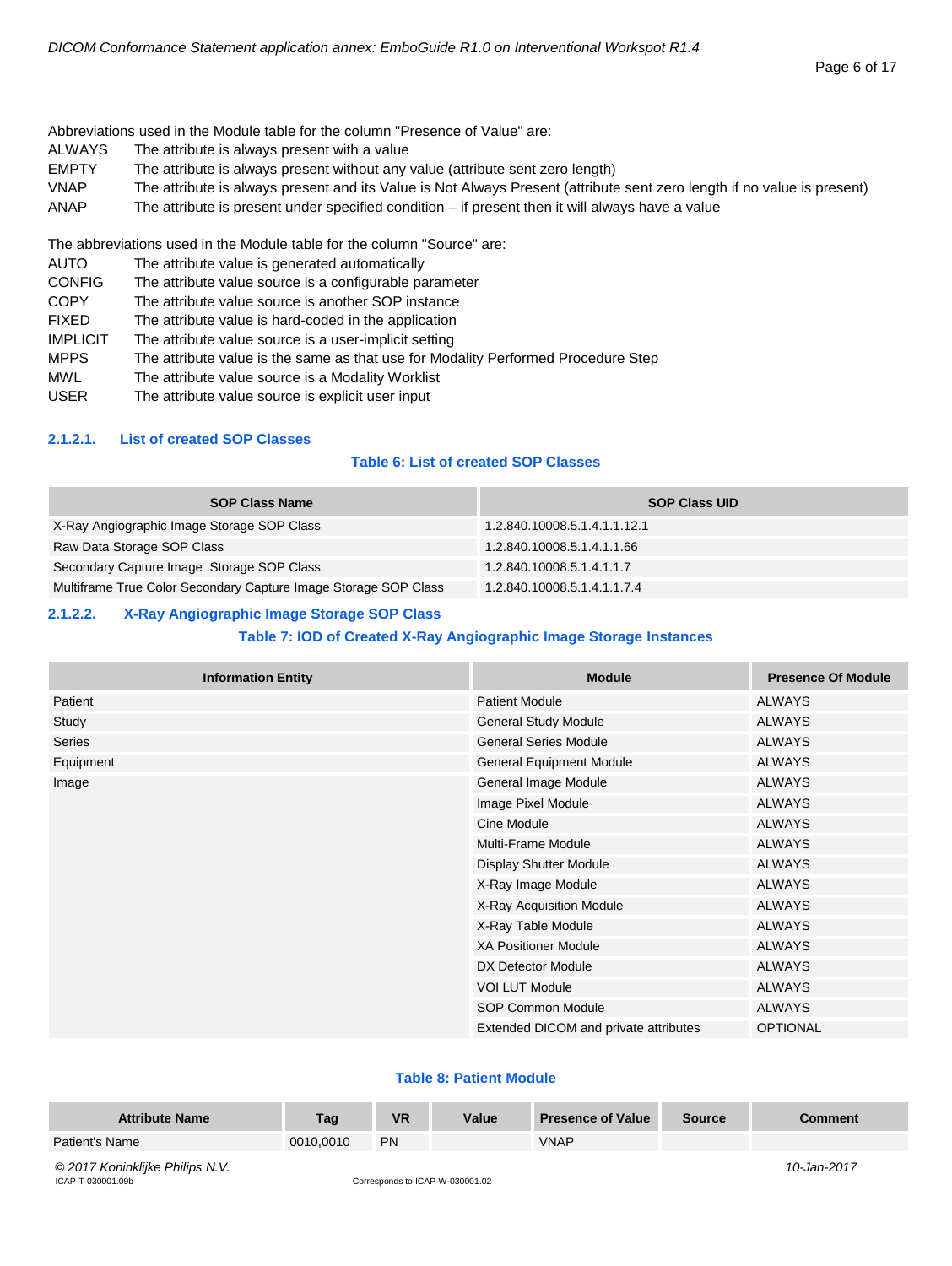| Patient ID           | 0010.0020 | LO.       | <b>VNAP</b> |  |
|----------------------|-----------|-----------|-------------|--|
| Patient's Birth Date | 0010.0030 | DA        | <b>VNAP</b> |  |
| Patient's Sex        | 0010,0040 | <b>CS</b> | <b>VNAP</b> |  |

#### **Table 9: General Study Module**

| <b>Attribute Name</b>      | Tag       | <b>VR</b> | Value | <b>Presence of Value</b> | <b>Source</b> | <b>Comment</b> |
|----------------------------|-----------|-----------|-------|--------------------------|---------------|----------------|
| <b>Study Date</b>          | 0008,0020 | DA        |       | <b>VNAP</b>              |               |                |
| <b>Study Time</b>          | 0008,0030 | <b>TM</b> |       | <b>VNAP</b>              |               |                |
| <b>Accession Number</b>    | 0008,0050 | -SH       |       | <b>VNAP</b>              |               |                |
| Referring Physician's Name | 0008.0090 | <b>PN</b> |       | <b>VNAP</b>              |               |                |
| Study Instance UID         | 0020.000D | UI        |       | <b>ALWAYS</b>            |               |                |
| Study ID                   | 0020.0010 | <b>SH</b> |       | <b>VNAP</b>              |               |                |

#### **Table 10: General Series Module**

| <b>Attribute Name</b>               | Tag       | <b>VR</b> | Value | <b>Presence of Value</b> | <b>Source</b> | <b>Comment</b> |
|-------------------------------------|-----------|-----------|-------|--------------------------|---------------|----------------|
| Series Date                         | 0008,0021 | DA        |       | ANAP                     |               |                |
| Series Time                         | 0008,0031 | <b>TM</b> |       | ANAP                     |               |                |
| Modality                            | 0008,0060 | <b>CS</b> |       | <b>ALWAYS</b>            |               |                |
| <b>Series Description</b>           | 0008,103E | LO        |       | ANAP                     |               |                |
| Performing Physician's Name         | 0008,1050 | <b>PN</b> |       | ANAP                     |               |                |
| <b>Related Series Sequence</b>      | 0008,1250 | SQ        |       | <b>ANAP</b>              |               |                |
| >Study Instance UID                 | 0020,000D | UI        |       | <b>ALWAYS</b>            |               |                |
| >Series Instance UID                | 0020,000E | UI        |       | <b>ALWAYS</b>            |               |                |
| >Purpose of Reference Code Sequence | 0040,A170 | SQ.       |       | <b>VNAP</b>              |               |                |
| Series Instance UID                 | 0020,000E | UI        |       | <b>ALWAYS</b>            |               |                |
| Series Number                       | 0020,0011 | <b>IS</b> |       | <b>VNAP</b>              |               |                |
| Performed Procedure Step Start Date | 0040,0244 | <b>DA</b> |       | ANAP                     |               |                |
| Performed Procedure Step Start Time | 0040,0245 | <b>TM</b> |       | ANAP                     |               |                |
| Performed Procedure Step ID         | 0040,0253 | <b>SH</b> |       | ANAP                     |               |                |

#### **Table 11: General Equipment Module**

| <b>Attribute Name</b>     | Tag       | <b>VR</b> | Value                      | <b>Presence of Value</b> | <b>Source</b> | <b>Comment</b>                                          |
|---------------------------|-----------|-----------|----------------------------|--------------------------|---------------|---------------------------------------------------------|
| Manufacturer              | 0008,0070 | LO        | <b>Philips</b>             | <b>VNAP</b>              |               |                                                         |
| <b>Institution Name</b>   | 0008,0080 | LO        |                            | <b>ANAP</b>              |               |                                                         |
| Manufacturer's Model Name | 0008,1090 | LO.       | Interventional<br>Workspot | ANAP                     |               |                                                         |
| Software Versions         | 0018,1020 | LO        | 1.4.x                      | <b>ANAP</b>              |               | where "x" is the<br>detailed application<br>SW version. |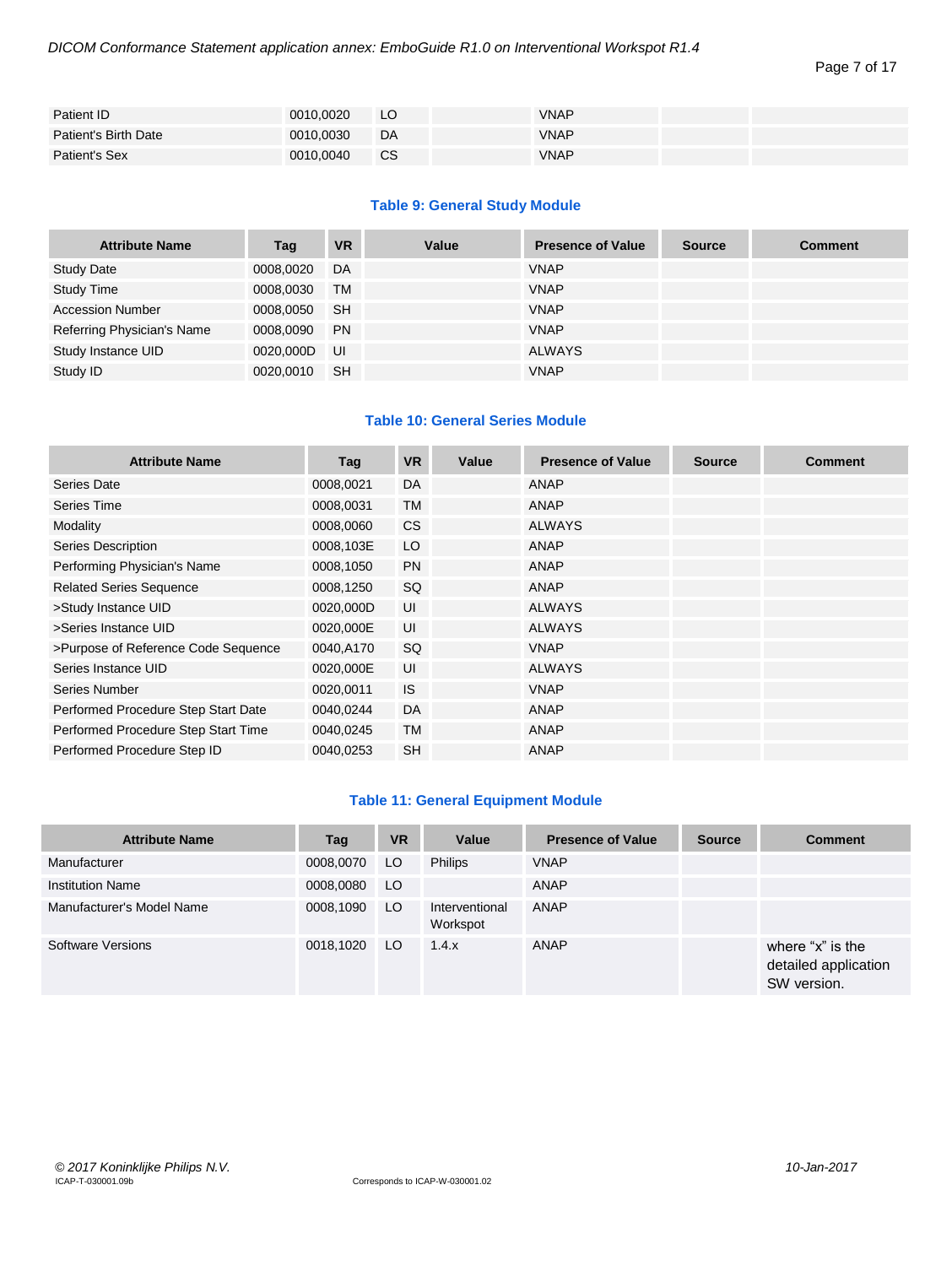#### **Table 12: General Image Module**

| <b>Attribute Name</b>       | Tag       | <b>VR</b> | Value | <b>Presence of Value</b> | <b>Source</b> | <b>Comment</b> |
|-----------------------------|-----------|-----------|-------|--------------------------|---------------|----------------|
| Image Type                  | 0008,0008 | <b>CS</b> |       | ANAP                     |               |                |
| <b>Acquisition Date</b>     | 0008,0022 | DA        |       | <b>ANAP</b>              |               |                |
| <b>Content Date</b>         | 0008,0023 | DA        |       | <b>VNAP</b>              |               |                |
| <b>Acquisition Time</b>     | 0008,0032 | <b>TM</b> |       | <b>ANAP</b>              |               |                |
| <b>Content Time</b>         | 0008,0033 | <b>TM</b> |       | <b>VNAP</b>              |               |                |
| <b>Instance Number</b>      | 0020,0013 | <b>IS</b> |       | <b>VNAP</b>              |               |                |
| <b>Patient Orientation</b>  | 0020,0020 | <b>CS</b> |       | <b>ANAP</b>              |               |                |
| Lossy Image Compression     | 0028,2110 | <b>CS</b> |       | <b>ANAP</b>              |               |                |
| Icon Image Sequence         | 0088,0200 | SQ        |       | <b>ANAP</b>              |               |                |
| >Samples per Pixel          | 0028,0002 | US        |       | <b>ALWAYS</b>            |               |                |
| >Photometric Interpretation | 0028,0004 | <b>CS</b> |       | <b>ALWAYS</b>            |               |                |
| >Rows                       | 0028,0010 | US        |       | <b>ALWAYS</b>            |               |                |
| >Columns                    | 0028,0011 | US        |       | <b>ALWAYS</b>            |               |                |
| >Bits Allocated             | 0028,0100 | US        |       | <b>ALWAYS</b>            |               |                |
| >Bits Stored                | 0028,0101 | US        |       | <b>ALWAYS</b>            |               |                |
| >High Bit                   | 0028,0102 | US        |       | <b>ALWAYS</b>            |               |                |
| >Pixel Representation       | 0028,0103 | US        |       | <b>ALWAYS</b>            |               |                |
| >Pixel Data                 | 7FE0,0010 | OW/OB     |       | <b>ANAP</b>              |               |                |
| >Image Type                 | 0008,0008 | <b>CS</b> |       | <b>ANAP</b>              |               |                |
| >SOP Class UID              | 0008,0016 | UI        |       | <b>ANAP</b>              |               |                |
| >SOP Instance UID           | 0008,0018 | UI        |       | <b>ANAP</b>              |               |                |
| >Instance Number            | 0020,0013 | IS        |       | <b>ANAP</b>              |               |                |
| >Patient Orientation        | 0020,0020 | CS        |       | <b>ANAP</b>              |               |                |

#### **Table 13: Image Pixel Module**

| <b>Attribute Name</b>       | Tag       | <b>VR</b>     | Value | <b>Presence of Value</b> | <b>Source</b> | <b>Comment</b> |
|-----------------------------|-----------|---------------|-------|--------------------------|---------------|----------------|
| Samples per Pixel           | 0028,0002 | <b>US</b>     |       | <b>ALWAYS</b>            |               |                |
| Photometric Interpretation  | 0028,0004 | <sub>CS</sub> |       | <b>ALWAYS</b>            |               |                |
| <b>Rows</b>                 | 0028,0010 | US            |       | <b>ALWAYS</b>            |               |                |
| Columns                     | 0028,0011 | <b>US</b>     |       | <b>ALWAYS</b>            |               |                |
| <b>Bits Allocated</b>       | 0028,0100 | <b>US</b>     |       | <b>ALWAYS</b>            |               |                |
| <b>Bits Stored</b>          | 0028,0101 | <b>US</b>     |       | <b>ALWAYS</b>            |               |                |
| High Bit                    | 0028,0102 | <b>US</b>     |       | <b>ALWAYS</b>            |               |                |
| <b>Pixel Representation</b> | 0028,0103 | US            |       | <b>ALWAYS</b>            |               |                |
| Pixel Data                  | 7FE0.0010 | OB/OW         |       | <b>VNAP</b>              |               |                |

#### **Table 14: Cine Module**

| <b>Attribute Name</b> | Taq       | <b>VR</b>  | Value | <b>Presence of Value</b> | <b>Source</b> | Comment |
|-----------------------|-----------|------------|-------|--------------------------|---------------|---------|
| Cine Rate             | 0018.0040 | <b>I</b> S |       | <b>ANAP</b>              |               |         |
| Frame Time            | 0018,1063 | <b>DS</b>  |       | <b>ALWAYS</b>            |               |         |

#### **Table 15: Multi-Frame Module**

| <b>Attribute Name</b> | Taq       | <b>VR</b> | Value | <b>Presence of Value</b> | Source | <b>Comment</b> |
|-----------------------|-----------|-----------|-------|--------------------------|--------|----------------|
| Number of Frames      | 0028,0008 | - IS      |       | <b>ALWAYS</b>            |        |                |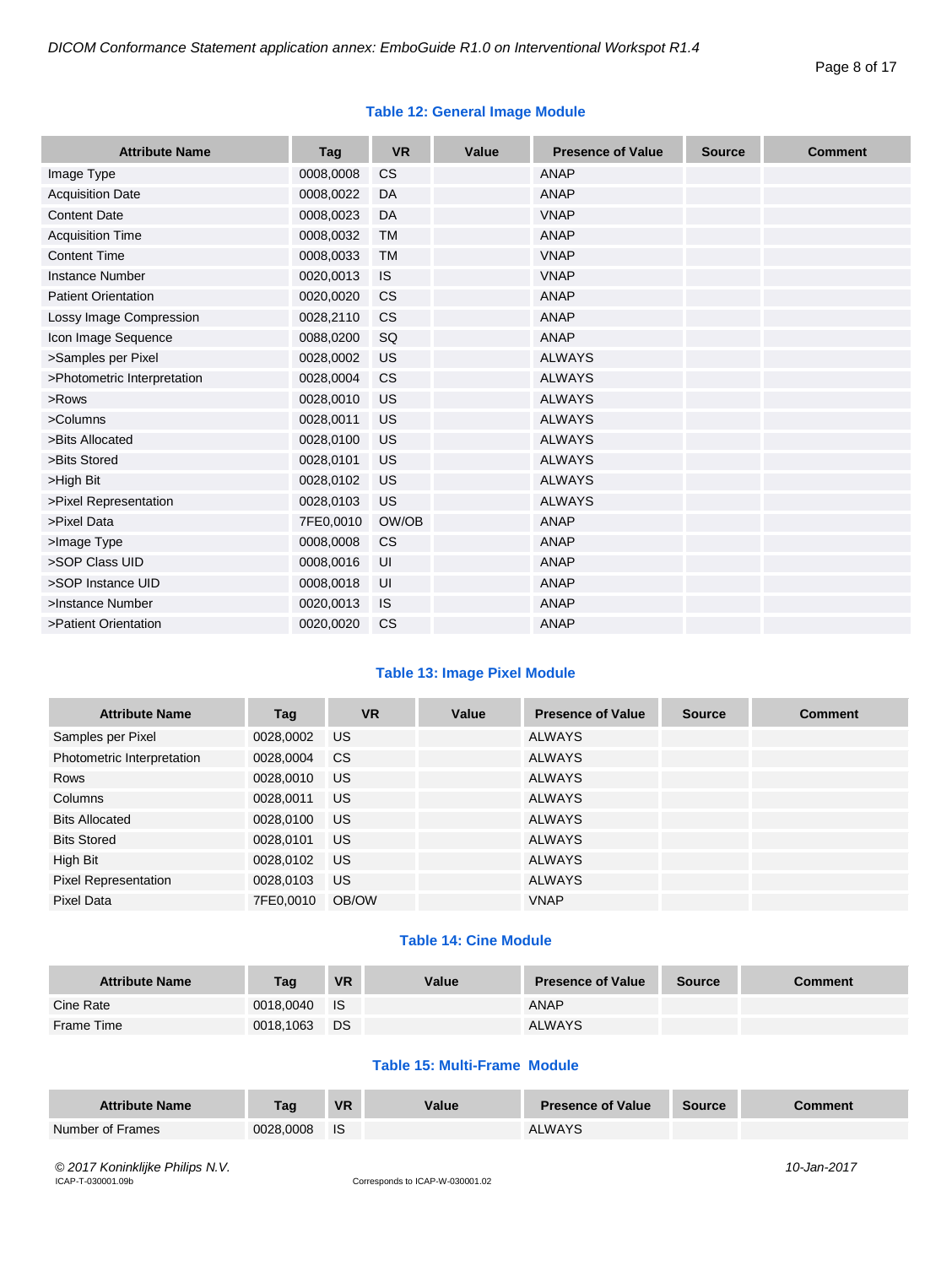#### Page 9 of 17

Frame Increment Pointer 0028,0009 AT ALWAYS

#### **Table 16: Display Shutter Module**

| <b>Attribute Name</b>              | Tag       | <b>VR</b> | Value | <b>Presence of Value</b> | <b>Source</b> | <b>Comment</b> |
|------------------------------------|-----------|-----------|-------|--------------------------|---------------|----------------|
| <b>Shutter Shape</b>               | 0018,1600 | CS.       |       | <b>ALWAYS</b>            |               |                |
| <b>Shutter Left Vertical Edge</b>  | 0018,1602 | ⊟ IS      |       | <b>ALWAYS</b>            |               |                |
| <b>Shutter Right Vertical Edge</b> | 0018,1604 | ⊟ IS      |       | <b>ALWAYS</b>            |               |                |
| Shutter Upper Horizontal Edge      | 0018,1606 | ⊟ IS      |       | <b>ALWAYS</b>            |               |                |
| Shutter Lower Horizontal Edge      | 0018,1608 | - IS      |       | <b>ALWAYS</b>            |               |                |

#### **Table 17: X-Ray Image Module**

| <b>Attribute Name</b>        | Tag       | <b>VR</b>     | Value | <b>Presence of Value</b> | <b>Source</b> | <b>Comment</b> |
|------------------------------|-----------|---------------|-------|--------------------------|---------------|----------------|
| Image Type                   | 0008,0008 | <b>CS</b>     |       | <b>ALWAYS</b>            |               |                |
| Samples per Pixel            | 0028,0002 | <b>US</b>     |       | <b>ALWAYS</b>            |               |                |
| Photometric Interpretation   | 0028.0004 | <sub>CS</sub> |       | <b>ALWAYS</b>            |               |                |
| Frame Increment Pointer      | 0028,0009 | AT            |       | <b>ALWAYS</b>            |               |                |
| <b>Bits Allocated</b>        | 0028.0100 | <b>US</b>     |       | <b>ALWAYS</b>            |               |                |
| <b>Bits Stored</b>           | 0028,0101 | <b>US</b>     |       | <b>ALWAYS</b>            |               |                |
| High Bit                     | 0028,0102 | <b>US</b>     |       | <b>ALWAYS</b>            |               |                |
| <b>Pixel Representation</b>  | 0028,0103 | US            |       | <b>ALWAYS</b>            |               |                |
| Pixel Intensity Relationship | 0028,1040 | <b>CS</b>     |       | <b>ALWAYS</b>            |               |                |
| Lossy Image Compression      | 0028.2110 | <sub>CS</sub> |       | <b>ALWAYS</b>            |               |                |

#### **Table 18: X-Ray Acquisition Module**

| <b>Attribute Name</b>    | Tag          | <b>VR</b> | Value | <b>Presence of Value</b> | <b>Source</b> | <b>Comment</b> |
|--------------------------|--------------|-----------|-------|--------------------------|---------------|----------------|
| <b>KVP</b>               | 0018,0060    | DS        |       | <b>VNAP</b>              |               |                |
| Exposure Time            | 0018,1150 IS |           |       | <b>VNAP</b>              |               |                |
| <b>Radiation Setting</b> | 0018,1155    | CS.       |       | <b>ALWAYS</b>            |               |                |
| Imager Pixel Spacing     | 0018,1164    | <b>DS</b> |       | <b>ANAP</b>              |               |                |
| <b>Pixel Spacing</b>     | 0028,0030    | DS        |       | <b>ALWAYS</b>            |               |                |

#### **Table 19: X-Ray Table Module**

| <b>Attribute Name</b> | <b>Tag</b> | <b>VR</b> | Value | <b>Presence of Value</b> | <b>Source</b> | Comment |
|-----------------------|------------|-----------|-------|--------------------------|---------------|---------|
| Table Motion          | 0018.1134  | DS        |       | <b>VNAP</b>              |               |         |
| Table Angle           | 0018.1138  | DS        |       | <b>ANAP</b>              |               |         |

#### **Table 20: XA Positioner Module**

| <b>Attribute Name</b>             | Tag       | <b>VR</b> | Value | <b>Presence of Value</b> | <b>Source</b> | <b>Comment</b> |
|-----------------------------------|-----------|-----------|-------|--------------------------|---------------|----------------|
| Distance Source to Patient        | 0018.1111 | DS        |       | <b>ANAP</b>              |               |                |
| Distance Source to Patient        | 0018.1111 | DS        |       | <b>ANAP</b>              |               |                |
| <b>Positioner Motion</b>          | 0018.1500 | <b>CS</b> |       | <b>VNAP</b>              |               |                |
| <b>Positioner Primary Angle</b>   | 0018.1510 | DS        |       | <b>VNAP</b>              |               |                |
| <b>Positioner Secondary Angle</b> | 0018.1511 | DS.       |       | <b>VNAP</b>              |               |                |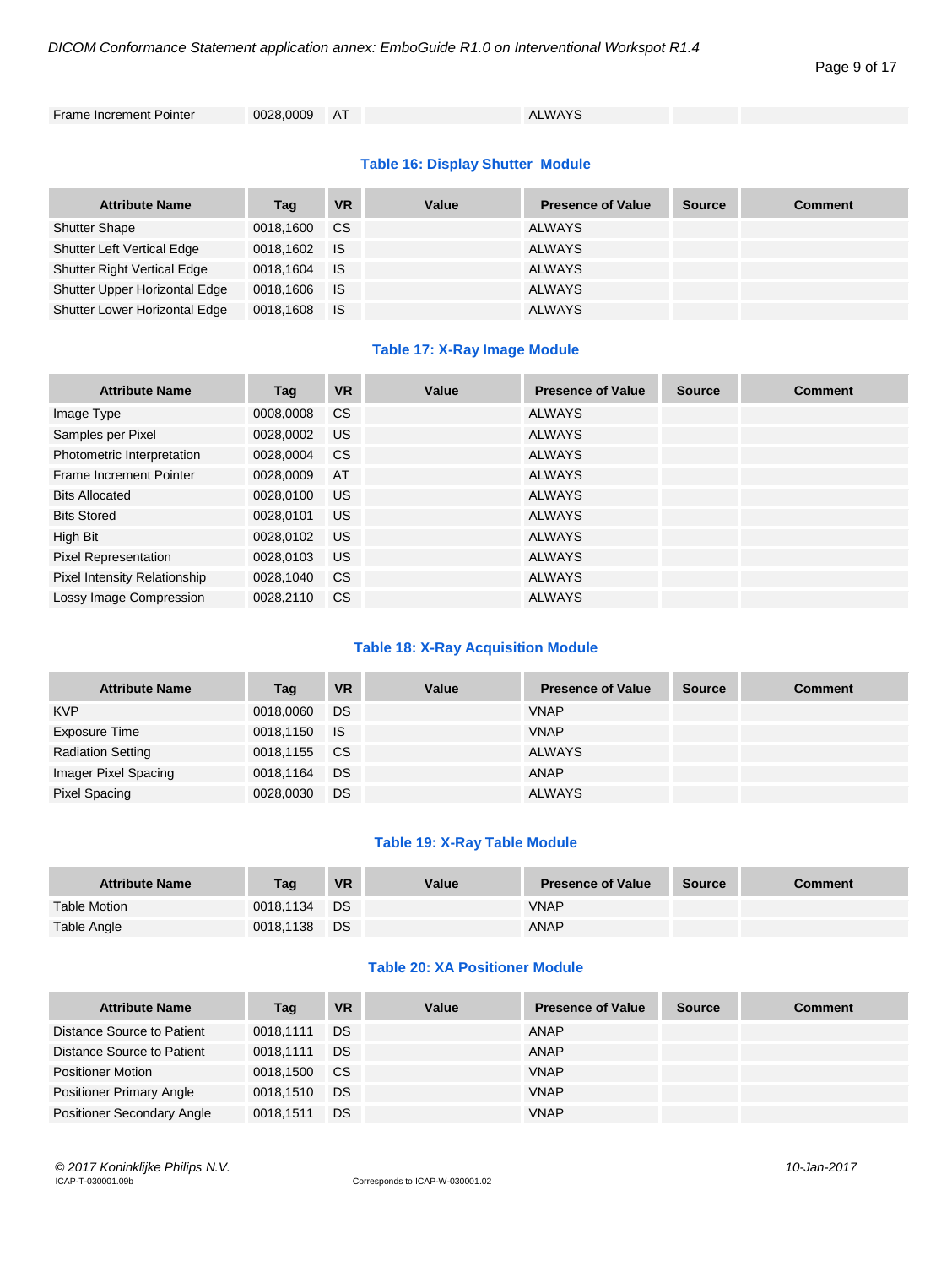| <b>Positioner Primary Angle</b><br>Increment | 0018,1520 | DS | <b>VNAP</b> |  |
|----------------------------------------------|-----------|----|-------------|--|
| Positioner Secondary Angle<br>Increment      | 0018,1521 | DS | <b>VNAP</b> |  |

#### **Table 21: DX Detector Module**

| <b>Attribute Name</b> | Taq       | <b>VR</b> | Value | <b>Presence of Value</b> | <b>Source</b> | <b>Comment</b> |
|-----------------------|-----------|-----------|-------|--------------------------|---------------|----------------|
| Imager Pixel Spacing  | 0018.1164 | DS.       |       | <b>ALWAYS</b>            |               |                |
| Pixel Spacing         | 0028,0030 | DS        |       | <b>ALWAYS</b>            |               |                |

#### **Table 22: VOI LUT Module**

| <b>Attribute Name</b> | Taq       | <b>VR</b> | Value | <b>Presence of Value</b> | <b>Source</b> | <b>Comment</b> |
|-----------------------|-----------|-----------|-------|--------------------------|---------------|----------------|
| <b>Window Center</b>  | 0028.1050 | DS.       |       | <b>ALWAYS</b>            |               |                |
| Window Width          | 0028.1051 | DS.       |       | <b>ALWAYS</b>            |               |                |

#### **Table 23: SOP Common Module**

| <b>Attribute Name</b>  | Tag       | <b>VR</b> | Value                            | <b>Presence of Value</b> | <b>Source</b> | <b>Comment</b> |
|------------------------|-----------|-----------|----------------------------------|--------------------------|---------------|----------------|
| Instance Creation Date | 0008,0012 | DA        |                                  | ANAP                     |               |                |
| Instance Creation Time | 0008,0013 | TM        |                                  | ANAP                     |               |                |
| SOP Class UID          | 0008,0016 | UI        | 1.2.840.10008.5.1.4.1.1.<br>12.1 | ALWAYS                   |               |                |
| SOP Instance UID       | 0008,0018 | UI        |                                  | ALWAYS                   |               |                |
| Instance Number        | 0020,0013 | <b>IS</b> |                                  | <b>ANAP</b>              |               |                |

#### **Table 24: Extended DICOM and private attributes for X-Ray Angiographic Image Storage SOP Class**

| <b>Attribute Name</b>                  | Tag       | <b>VR</b> | Value | <b>Presence of Value</b> | <b>Source</b> | <b>Comment</b> |
|----------------------------------------|-----------|-----------|-------|--------------------------|---------------|----------------|
| <b>Conversion Type</b>                 | 0008,0064 | <b>CS</b> | WSD   | ANAP                     | <b>AUTO</b>   |                |
| <b>Table Horizontal Rotation Angle</b> | 0018,9469 | - FL      |       | ANAP                     |               |                |
| Table Cradle Tilt Angle                | 0018,9471 | <b>FL</b> |       | ANAP                     |               |                |
| <b>Application Version</b>             | 0018,9525 | LO        |       | ANAP                     |               |                |
| Frame Of Reference UID                 | 0020,0013 | UI        |       | ANAP                     |               |                |
| Position Reference Indicator           | 0020,1040 | LO        |       | ANAP                     |               |                |
| <b>Requested Procedure ID</b>          | 0040.1001 | <b>SH</b> |       | <b>ANAP</b>              |               |                |

#### <span id="page-9-0"></span>**2.1.2.3. Raw data Storage SOP class**

#### **Table 25: IOD of Created Raw Data Storage SOP Class Instances**

| <b>Information Entity</b>       | <b>Module</b>                | <b>Presence Of Module</b> |
|---------------------------------|------------------------------|---------------------------|
| Patient                         | <b>Patient Module</b>        | <b>ALWAYS</b>             |
| Study                           | <b>General Study Module</b>  | <b>ALWAYS</b>             |
| <b>Series</b>                   | <b>General Series Module</b> | <b>ALWAYS</b>             |
| Frame of Reference              | Frame of Reference Module    | <b>OPTIONAL</b>           |
| Equipment                       | General Equipment Module     | <b>ALWAYS</b>             |
| © 2017 Koninklijke Philips N.V. |                              | 10-Jan-2017               |

COLLECTIVE FINITS IV.V.<br>ICAP-T-030001.09b Corresponds to ICAP-W-030001.02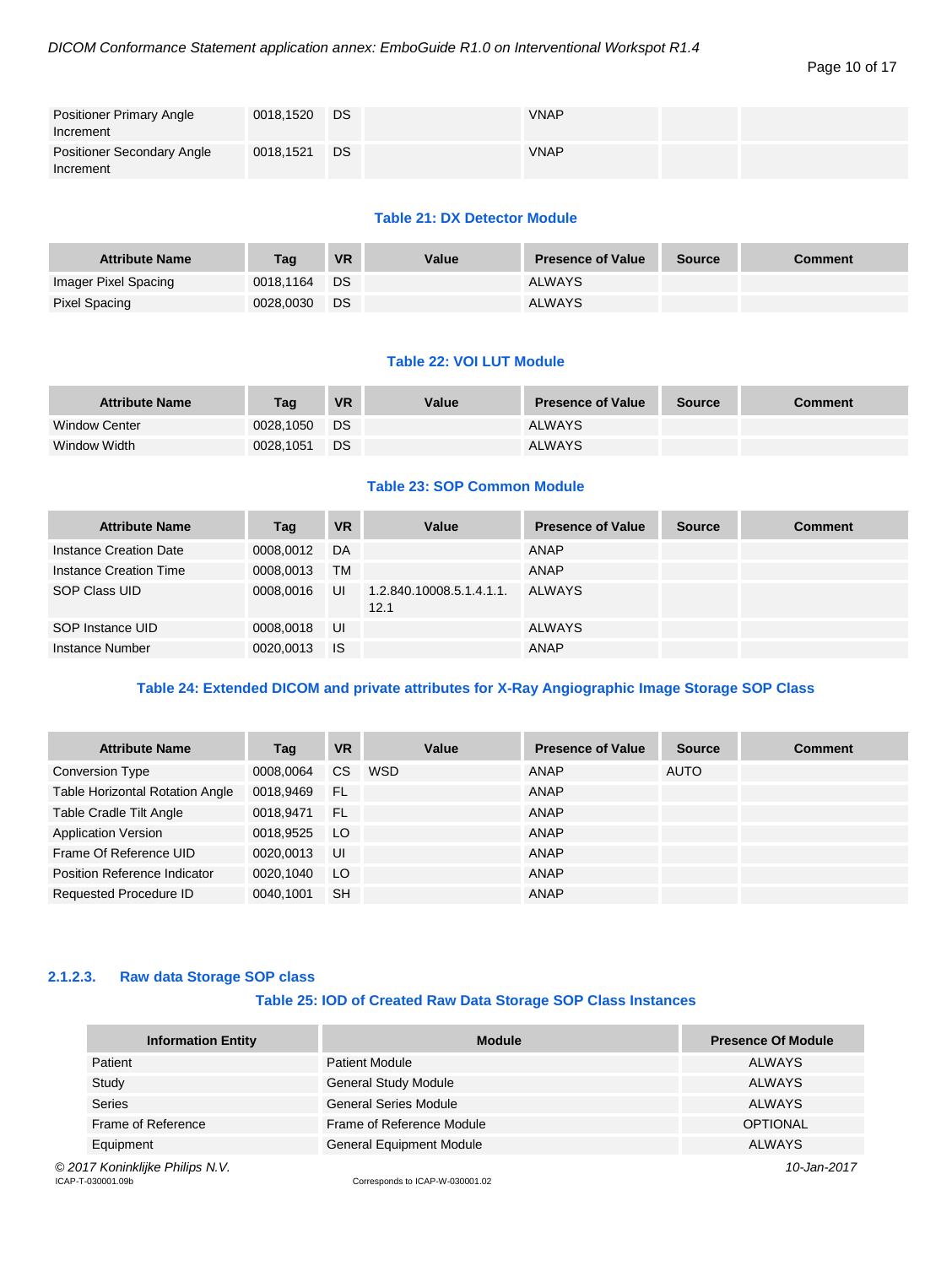| Image | <b>Acquisition Context Module</b>     | ALWAYS          |
|-------|---------------------------------------|-----------------|
|       | Raw Data Module                       | ALWAYS          |
|       | SOP Common Module                     | ALWAYS          |
|       | Extended DICOM and Private Attributes | <b>OPTIONAL</b> |

#### **Table 26 : Patient Module**

| <b>Attribute Name</b> | Tag       | <b>VR</b> | Value | <b>Presence of Value</b> | <b>Source</b> | Comment |
|-----------------------|-----------|-----------|-------|--------------------------|---------------|---------|
| Patient's Name        | 0010.0010 | <b>PN</b> |       | <b>ALWAYS</b>            | <b>AUTO</b>   |         |
| Patient ID            | 0010,0020 | LO        |       | <b>ALWAYS</b>            | <b>AUTO</b>   |         |
| Patient's Birth Date  | 0010.0030 | DA        |       | <b>VNAP</b>              | <b>AUTO</b>   |         |
| Patient's Sex         | 0010,0040 | CS        |       | <b>ALWAYS</b>            | <b>AUTO</b>   |         |

#### **Table 27 : General Study Module**

| <b>Attribute Name</b>      | Tag       | <b>VR</b> | Value | <b>Presence of Value</b> | <b>Source</b> | <b>Comment</b> |
|----------------------------|-----------|-----------|-------|--------------------------|---------------|----------------|
| <b>Study Date</b>          | 0008.0020 | DA        |       | <b>ALWAYS</b>            | <b>AUTO</b>   |                |
| <b>Study Time</b>          | 0008.0030 | <b>TM</b> |       | <b>ALWAYS</b>            | <b>AUTO</b>   |                |
| Referring Physician's Name | 0008.0090 | <b>PN</b> |       | <b>VNAP</b>              | <b>AUTO</b>   |                |
| Study Instance UID         | 0020,000D | UI        |       | <b>ALWAYS</b>            | <b>AUTO</b>   |                |
| Study ID                   | 0020,0010 | <b>SH</b> |       | <b>ALWAYS</b>            | <b>AUTO</b>   |                |
| <b>Accession Number</b>    | 0008.0050 | <b>SH</b> |       | <b>EMPTY</b>             | AUTO, USER    |                |

#### **Table 28 : General Series Module**

| <b>Attribute Name</b>                  | Tag       | <b>VR</b> | Value | <b>Presence of Value</b> | <b>Source</b> | <b>Comment</b> |
|----------------------------------------|-----------|-----------|-------|--------------------------|---------------|----------------|
| Series Date                            | 0008,0021 | DA        |       | ANAP                     | <b>AUTO</b>   |                |
| Series Time                            | 0008,0031 | <b>TM</b> |       | <b>ANAP</b>              | <b>AUTO</b>   |                |
| Modality                               | 0008,0060 | <b>CS</b> |       | <b>ALWAYS</b>            | <b>AUTO</b>   |                |
| Series Description                     | 0008,103E | LO        |       | <b>ANAP</b>              |               |                |
| Performing Physicians' name            | 0008,1050 | <b>PN</b> |       | <b>ANAP</b>              |               |                |
| <b>Related Series Sequence</b>         | 0008,1250 | SQ        |       | <b>ANAP</b>              |               |                |
| >Study Instance UID                    | 0020,000D | UI        |       | <b>ALWAYS</b>            |               |                |
| >Series Instance UID                   | 0020,000E | UI        |       | <b>ALWAYS</b>            | <b>AUTO</b>   |                |
| >Purpose of Reference Code<br>Sequence | 0040,A170 | SQ        |       | <b>VNAP</b>              |               |                |
| Series Instance UID                    | 0020,000E | UI        |       | <b>ALWAYS</b>            |               |                |
| Series Number                          | 0020,0011 | IS.       |       | <b>VNAP</b>              | <b>AUTO</b>   |                |
| Laterality                             | 0020,0060 | <b>CS</b> |       | <b>ANAP</b>              |               |                |
| Performed Procedure Step Start<br>Date | 0040,0244 | DA        |       | <b>ANAP</b>              |               |                |
| Performed Procedure Step Start<br>Time | 0040,0245 | <b>TM</b> |       | <b>ANAP</b>              |               |                |
| Performed Procedure Step ID            | 0040,0253 | <b>SH</b> |       | <b>ANAP</b>              |               |                |

#### **Table 29: Frame of Reference Module**

| <b>Attribute Name</b>        | Taq       | <b>VR</b> | Value | <b>Presence of Value</b> | <b>Source</b> | Comment |
|------------------------------|-----------|-----------|-------|--------------------------|---------------|---------|
| Frame of Reference UID       | 0020.0052 | UI        |       | <b>ALWAYS</b>            | <b>AUTO</b>   |         |
| Position Reference Indicator | 0020.1040 | LO.       |       | <b>VNAP</b>              | <b>AUTO</b>   |         |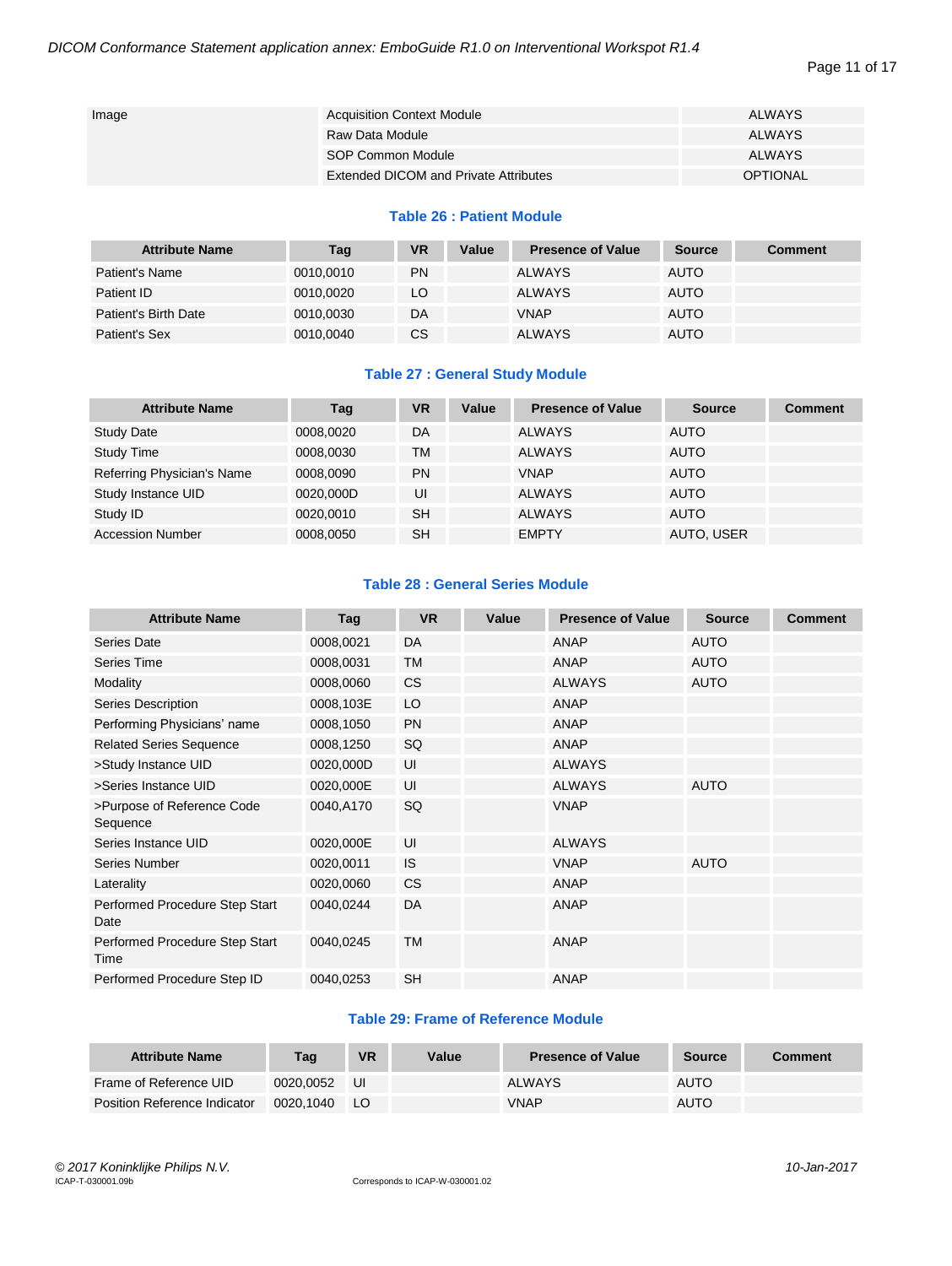#### Page 12 of 17

#### **Table 30: General Equipment Module**

| <b>Attribute Name</b>     | Tag       | <b>VR</b> | Value                   | <b>Presence of Value</b> | <b>Source</b> | <b>Comment</b>                                             |
|---------------------------|-----------|-----------|-------------------------|--------------------------|---------------|------------------------------------------------------------|
| Manufacturer              | 0008,0070 | LO.       | <b>Philips</b>          | <b>VNAP</b>              | <b>FIXED</b>  |                                                            |
| <b>Institution Name</b>   | 0008.0080 | LO.       |                         | <b>ANAP</b>              | <b>USER</b>   |                                                            |
| Manufacturer's Model Name | 0008,1090 | LO        | Interventional Workspot | ANAP                     | <b>FIXED</b>  |                                                            |
| <b>Software Versions</b>  | 0018.1020 | LO        | 1.4.x                   | <b>ANAP</b>              | <b>AUTO</b>   | where "x" is the<br>detailed<br>application SW<br>version. |

#### **Table 31: Acquisition Context Module**

| <b>Attribute Name</b>                  | Taq | <b>VR</b> | Value | <b>Presence of Value</b> | Source | Comment |
|----------------------------------------|-----|-----------|-------|--------------------------|--------|---------|
| Acquisition Context Sequence 0040,0555 |     | <b>SQ</b> |       | VNAP                     | AUTO   |         |

#### **Table 32: Raw Data Module**

| <b>Attribute Name</b>      | Tag       | <b>VR</b> | Value | <b>Presence of Value</b> | <b>Source</b> | Comment |
|----------------------------|-----------|-----------|-------|--------------------------|---------------|---------|
| Content Date               | 0008,0023 | DA        |       | <b>ALWAYS</b>            | <b>AUTO</b>   |         |
| <b>Content Time</b>        | 0008,0033 | <b>TM</b> |       | <b>ALWAYS</b>            | <b>AUTO</b>   |         |
| <b>Creator Version UID</b> | 0008.9123 | UI        |       | <b>ALWAYS</b>            | <b>AUTO</b>   |         |
| Instance Number            | 0020,0013 | <b>IS</b> |       | <b>ANAP</b>              | <b>AUTO</b>   |         |

### **Table 33: SOP Common Module**

| <b>Attribute Name</b>                 | Tag       | <b>VR</b> | Value                      | Presence of<br>Value | <b>Source</b> | <b>Comment</b> |
|---------------------------------------|-----------|-----------|----------------------------|----------------------|---------------|----------------|
| SOP Class UID                         | 0008,0016 | UI        | 1.2.840.10008.5.1.4.1.1.66 | <b>ALWAYS</b>        | <b>AUTO</b>   |                |
| SOP Instance UID                      | 0008,0018 | UI        |                            | <b>ALWAYS</b>        | <b>AUTO</b>   |                |
| Original Specialized SOP<br>Class UID | 0008.001B | UI        |                            | <b>VNAP</b>          | <b>AUTO</b>   |                |
| Instance Creation Date                | 0008,0012 | DA        |                            | <b>VNAP</b>          | <b>AUTO</b>   |                |
| <b>Instance Creation Time</b>         | 0008,0013 | ТM        |                            | <b>VNAP</b>          | <b>AUTO</b>   |                |
| Instance Number                       | 0020.0013 | IS        |                            | <b>VNAP</b>          |               |                |

#### **Table 34: Extended DICOM and private attributes for Raw Data Image Storage SOP class**

| <b>Attribute Name</b> | Tag       | <b>VR</b> | Value | <b>Presence of Value</b> | <b>Source</b> | Comment |
|-----------------------|-----------|-----------|-------|--------------------------|---------------|---------|
| Date                  | 0040.A121 | DA        |       | VNAP                     | <b>AUTO</b>   |         |
| Time                  | 0040.A122 | <b>TM</b> |       | VNAP                     | <b>AUTO</b>   |         |

#### <span id="page-11-0"></span>**2.1.2.4. Secondary Capture Image Storage SOP class**

#### **Table 35: IOD of Created Secondary Capture Image Storage SOP Class Instances**

| <b>Information Entity</b> | <b>Module</b>                         | <b>Presence Of Module</b> |
|---------------------------|---------------------------------------|---------------------------|
| Patient                   | <b>Patient Module</b>                 | ALWAYS                    |
| Study                     | <b>General Study Module</b>           | ALWAYS                    |
| Series                    | <b>General Series Module</b>          | ALWAYS                    |
| Equipment                 | <b>General Equipment Module</b>       | CONDITIONAL               |
|                           | <b>SC Equipment Module</b>            | ALWAYS                    |
| Image                     | General Image Module                  | ALWAYS                    |
|                           | Image Pixel Module                    | ALWAYS                    |
|                           | SOP Common Module                     | <b>ALWAYS</b>             |
|                           | Extended DICOM and private attributes | <b>CONDITIONAL</b>        |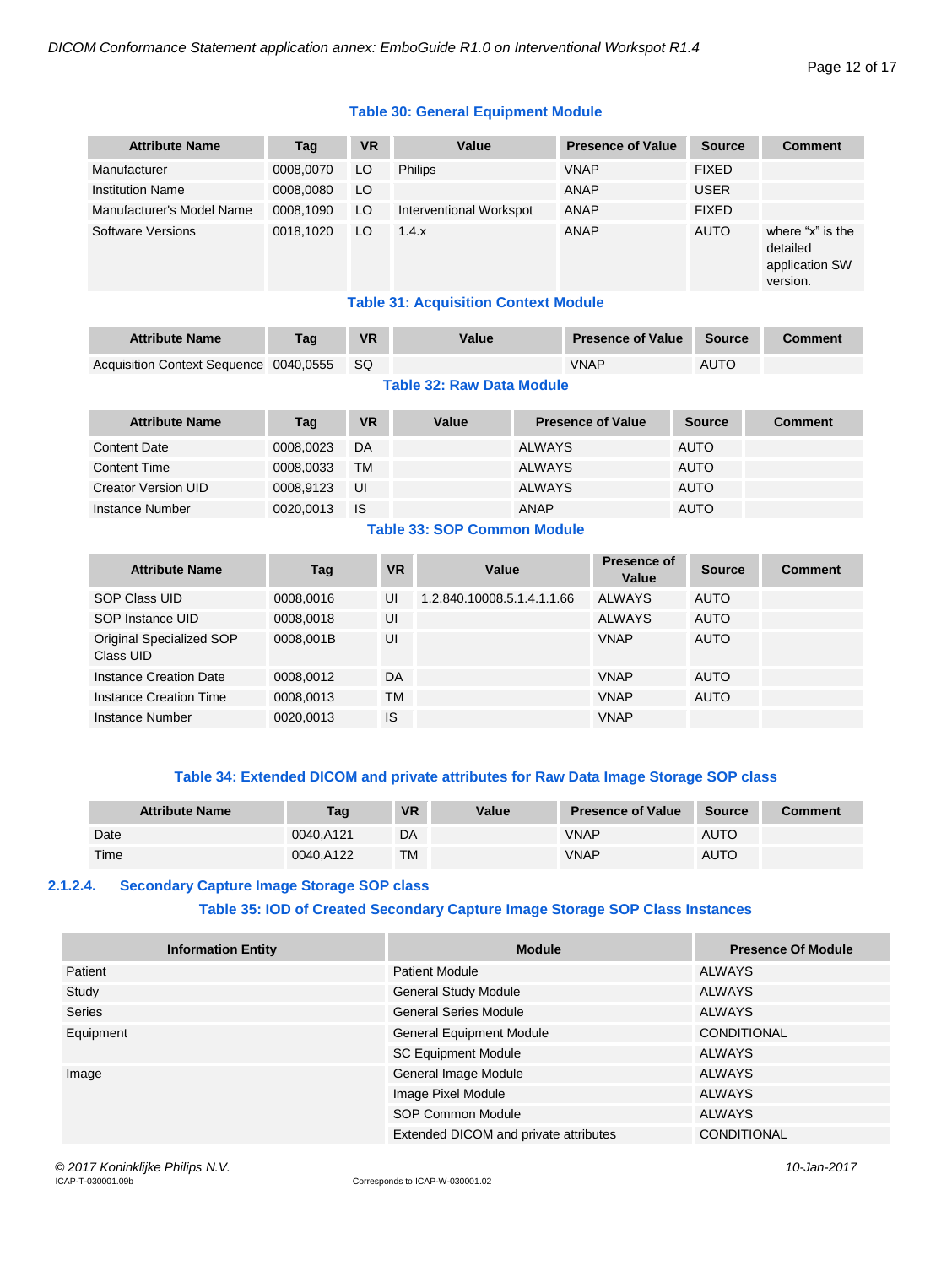#### Page 13 of 17

#### **Table 36: Patient Module**

| <b>Attribute Name</b> | Tag       | <b>VR</b> | Value | <b>Presence of Value</b> | Source      | <b>Comment</b> |
|-----------------------|-----------|-----------|-------|--------------------------|-------------|----------------|
| Patient's Name        | 0010,0010 | <b>PN</b> |       | <b>ALWAYS</b>            | <b>AUTO</b> |                |
| Patient ID            | 0010.0020 | LO        |       | <b>ALWAYS</b>            | <b>AUTO</b> |                |
| Patient's Birth Date  | 0010.0030 | DA        |       | <b>ALWAYS</b>            | <b>AUTO</b> |                |
| Patient's Sex         | 0010,0040 | CS.       |       | <b>ALWAYS</b>            | <b>AUTO</b> |                |

#### **Table 37: General Study Module**

| <b>Attribute Name</b>      | Tag       | VR        | Value | <b>Presence of Value</b> | <b>Source</b> | <b>Comment</b> |
|----------------------------|-----------|-----------|-------|--------------------------|---------------|----------------|
| <b>Study Date</b>          | 0008,0020 | DA        |       | <b>ALWAYS</b>            | <b>AUTO</b>   |                |
| <b>Study Time</b>          | 0008,0030 | TM        |       | <b>ALWAYS</b>            | <b>AUTO</b>   |                |
| <b>Accession Number</b>    | 0008,0050 | <b>SH</b> |       | <b>VNAP</b>              |               |                |
| Referring Physician's Name | 0008.0090 | <b>PN</b> |       | <b>VNAP</b>              | <b>AUTO</b>   |                |
| Study Instance UID         | 0020,000D | UI        |       | <b>ALWAYS</b>            | <b>AUTO</b>   |                |
| Study ID                   | 0020,0010 | <b>SH</b> |       | <b>ALWAYS</b>            | <b>AUTO</b>   |                |

#### **Table 38: General Series Module**

| <b>Attribute Name</b>               | Tag       | <b>VR</b> | Value | <b>Presence of Value</b> | <b>Source</b> | <b>Comment</b> |
|-------------------------------------|-----------|-----------|-------|--------------------------|---------------|----------------|
| Series Date                         | 0008,0021 | DA        |       | <b>ALWAYS</b>            | <b>AUTO</b>   |                |
| Series Time                         | 0008,0031 | <b>TM</b> |       | <b>ALWAYS</b>            | <b>AUTO</b>   |                |
| Modality                            | 0008,0060 | <b>CS</b> |       | <b>ALWAYS</b>            | <b>AUTO</b>   |                |
| Series Instance UID                 | 0020,000E | UI        |       | <b>ALWAYS</b>            | <b>AUTO</b>   |                |
| Series Number                       | 0020,0011 | <b>IS</b> |       | <b>VNAP</b>              | <b>AUTO</b>   |                |
| <b>Related Series Sequence</b>      | 0008,1250 | SQ        |       | <b>VNAP</b>              |               |                |
| >Study Instance UID                 | 0020,000D | UI        |       | <b>ALWAYS</b>            |               |                |
| >Series Instance UID                | 0020.000E | UI        |       | <b>ALWAYS</b>            |               |                |
| >Purpose of Reference Code Sequence | 0040.A170 | <b>SQ</b> |       | <b>EMPTY</b>             |               |                |

#### **Table 39: General Equipment Module**

| <b>Attribute Name</b>     | Tag       | <b>VR</b> | Value                   | <b>Presence of Value</b> | <b>Source</b> | <b>Comment</b>                                          |
|---------------------------|-----------|-----------|-------------------------|--------------------------|---------------|---------------------------------------------------------|
| Manufacturer              | 0008,0070 |           | <b>Philips</b>          | <b>VNAP</b>              |               |                                                         |
| <b>Station Name</b>       | 0008.1010 | <b>SH</b> |                         | <b>ANAP</b>              |               |                                                         |
| Manufacturer's Model Name | 0008,1090 | LO.       | Interventional Workspot | ALWAYS                   | <b>FIXED</b>  |                                                         |
| Software Versions         | 0018.1020 | LO.       | 1.4.x                   | <b>ALWAYS</b>            | <b>FIXED</b>  | where "x" is the<br>detailed application<br>SW version. |

#### **Table 40 : SC Equipment Module**

| <b>Attribute Name</b> | Tag       | <b>VR</b> | Value      | <b>Presence of Value</b> | Source | <b>Comment</b> |
|-----------------------|-----------|-----------|------------|--------------------------|--------|----------------|
| Modality              | 0008.0060 | CS        |            | ANAP                     |        |                |
| Conversion Type       | 0008.0064 | <b>CS</b> | <b>WSD</b> | <b>ALWAYS</b>            |        |                |

#### **Table 41: General Image Module**

| <b>Attribute Name</b>           | Taq       | <b>VR</b> | Value | <b>Presence of Value</b> | <b>Source</b> | Comment     |
|---------------------------------|-----------|-----------|-------|--------------------------|---------------|-------------|
| Instance Number                 | 0020.0013 | <b>IS</b> |       | <b>ALWAYS</b>            |               |             |
| © 2017 Koninklijke Philips N.V. |           |           |       |                          |               | 10-Jan-2017 |

ICAP-T-030001.09b Corresponds to ICAP-W-030001.02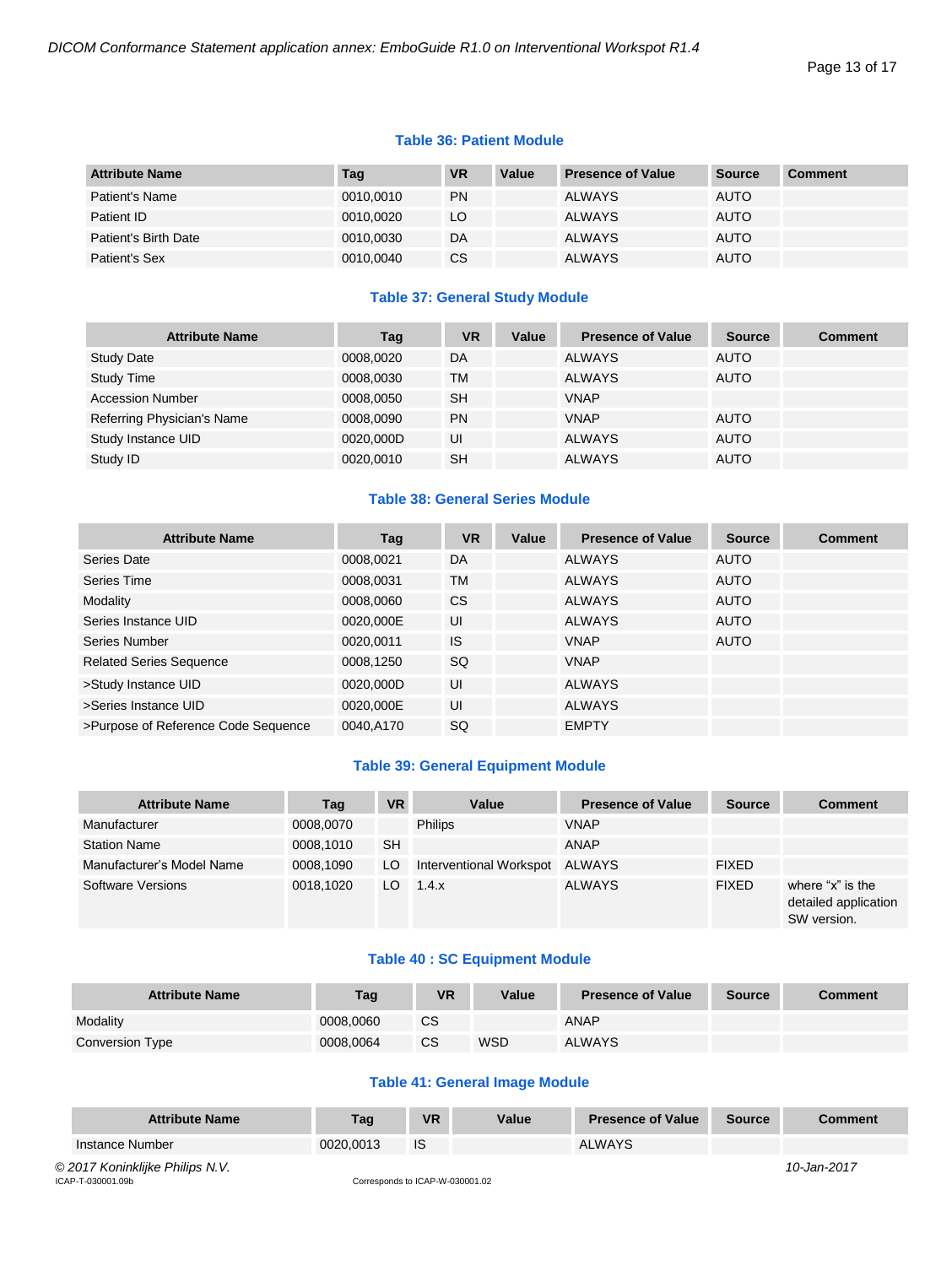Page 14 of 17

```
Patient Orientation 0020,0020 CS VNAP
```
#### **Table 42: Image Pixel Module**

| <b>Attribute Name</b>       | Tag       | <b>VR</b> | Value          | <b>Presence of Value</b> | <b>Source</b> | <b>Comment</b> |
|-----------------------------|-----------|-----------|----------------|--------------------------|---------------|----------------|
| Samples per Pixel           | 0028,0002 | <b>US</b> |                | <b>ALWAYS</b>            |               |                |
| Photometric Interpretation  | 0028,0004 | <b>CS</b> |                | <b>ALWAYS</b>            |               |                |
| <b>Planar Configuration</b> | 0028,0006 | <b>US</b> |                | <b>ALWAYS</b>            |               |                |
| <b>Rows</b>                 | 0028,0010 | <b>US</b> |                | <b>ALWAYS</b>            | <b>AUTO</b>   |                |
| Columns                     | 0028,0011 | US.       |                | <b>ALWAYS</b>            | <b>AUTO</b>   |                |
| <b>Bits Allocated</b>       | 0028,0100 | US.       | 8              | <b>ALWAYS</b>            |               |                |
| <b>Bits Stored</b>          | 0028,0101 | US.       | 8              | <b>ALWAYS</b>            |               |                |
| High Bit                    | 0028,0102 | <b>US</b> | $\overline{7}$ | <b>ALWAYS</b>            |               |                |
| <b>Pixel Representation</b> | 0028,0103 | US.       | 0000           | <b>ALWAYS</b>            | <b>AUTO</b>   |                |
| <b>Pixel Data</b>           | 7FE0,0010 | OW/OB     |                | <b>ALWAYS</b>            | <b>AUTO</b>   |                |

#### **Table 43: SOP Common Module**

| <b>Attribute Name</b>  | Tag       | <b>VR</b> | Value                     | <b>Presence of Value</b> | <b>Source</b> | <b>Comment</b> |
|------------------------|-----------|-----------|---------------------------|--------------------------|---------------|----------------|
| SOP Class UID          | 0008.0016 | UI        | 1.2.840.10008.5.1.4.1.1.7 | ALWAYS                   | <b>FIXED</b>  |                |
| SOP Instance UID       | 0008.0018 | UI        |                           | <b>ALWAYS</b>            | <b>AUTO</b>   |                |
| Instance Creation Date | 0008.0012 | DA        |                           | <b>ANAP</b>              | <b>AUTO</b>   |                |
| Instance Creation Time | 0008.0013 | <b>TM</b> |                           | <b>ANAP</b>              | <b>AUTO</b>   |                |
| Instance Number        | 0020.0013 | <b>IS</b> |                           | <b>ANAP</b>              | <b>AUTO</b>   |                |

#### **Table 44 : Extended DICOM and private attributes for Secondary Capture Image Storage SOP Class Instances**

| <b>Attribute Name</b>  | Tag       | <b>VR</b> | Value | <b>Presence of</b><br>Value | <b>Source</b> | Comment |
|------------------------|-----------|-----------|-------|-----------------------------|---------------|---------|
| Requested Procedure ID | 0040.1001 | -SH       |       | ANAP                        |               |         |

#### <span id="page-13-0"></span>**2.1.2.5. Multiframe True Color Secondary Capture Image Storage SOP class**

#### **Table 45: IOD of Created Multiframe True Color Secondary Capture Image Storage SOP Class Instances**

| <b>Information Entity</b> | <b>Module</b>                         | <b>Presence Of Module</b> |
|---------------------------|---------------------------------------|---------------------------|
| Patient                   | <b>Patient Module</b>                 | <b>ALWAYS</b>             |
| Study                     | <b>General Study Module</b>           | <b>ALWAYS</b>             |
| <b>Series</b>             | <b>General Series Module</b>          | <b>ALWAYS</b>             |
| Equipment                 | <b>General Equipment Module</b>       | <b>CONDITIONAL</b>        |
|                           | <b>SC Equipment Module</b>            | <b>ALWAYS</b>             |
| Image                     | General Image Module                  | <b>ALWAYS</b>             |
|                           | Image Pixel Module                    | ALWAYS                    |
|                           | Cine Module                           | <b>CONDITIONAL</b>        |
|                           | Multi-Frame Module                    | <b>ALWAYS</b>             |
|                           | Multi-Frame Functional Groups Module  | <b>OPTIONAL</b>           |
|                           | SC Multi-frame Image Module           | <b>ALWAYS</b>             |
|                           | SOP Common Module                     | <b>ALWAYS</b>             |
|                           | Extended DICOM and private attributes | <b>CONDITIONAL</b>        |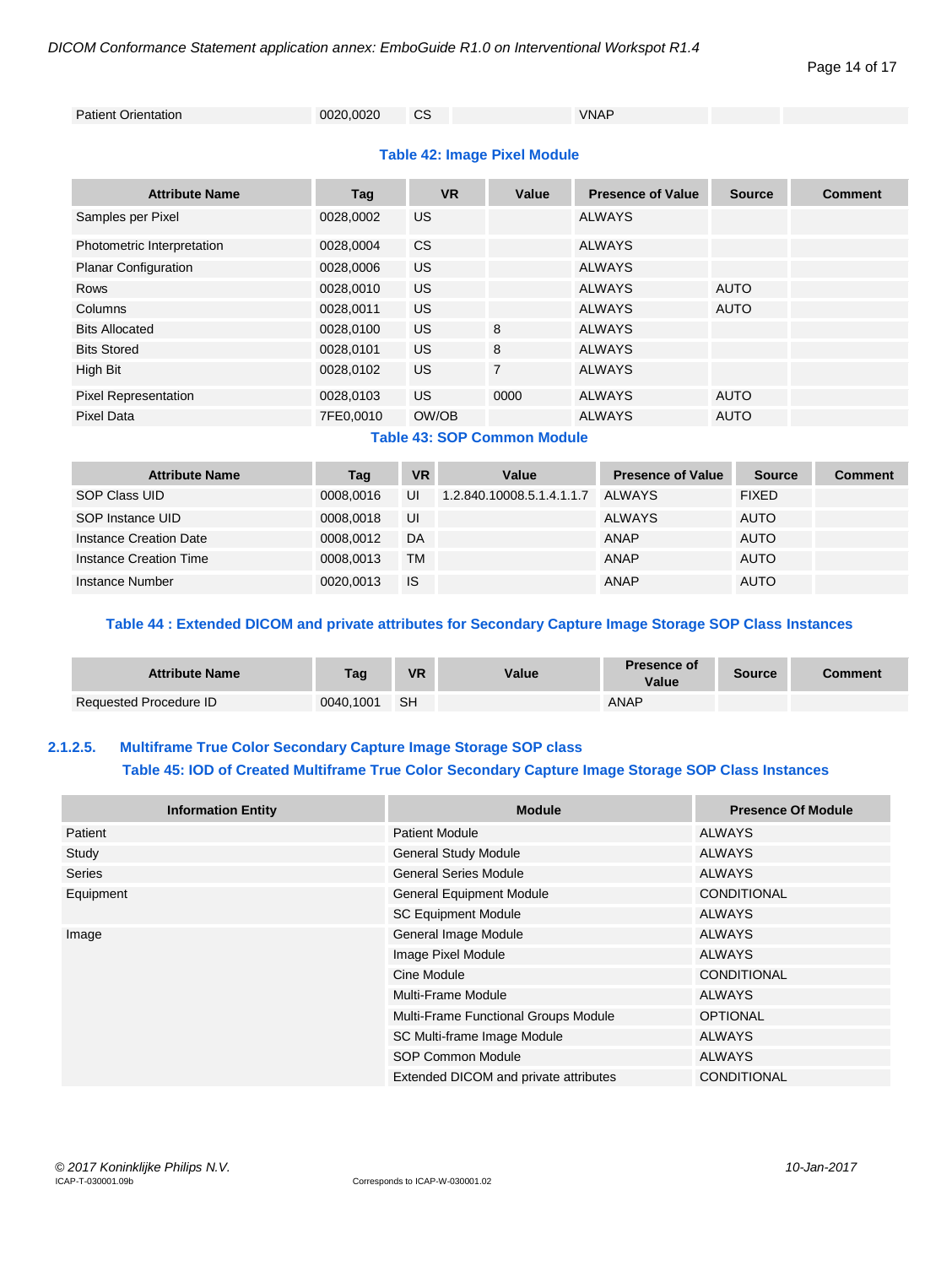#### Page 15 of 17

#### **Table 46: Patient Module**

| <b>Attribute Name</b> | Tag       | <b>VR</b> | Value | <b>Presence of Value</b> | <b>Source</b> | <b>Comment</b> |
|-----------------------|-----------|-----------|-------|--------------------------|---------------|----------------|
| Patient's Name        | 0010,0010 | <b>PN</b> |       | <b>VNAP</b>              | <b>AUTO</b>   |                |
| Patient ID            | 0010,0020 | LO        |       | <b>VNAP</b>              | <b>AUTO</b>   |                |
| Patient's Birth Date  | 0010,0030 | DA        |       | <b>VNAP</b>              | <b>AUTO</b>   |                |
| Patient's Sex         | 0010,0040 | <b>CS</b> |       | <b>VNAP</b>              | <b>AUTO</b>   |                |

#### **Table 47: General Study Module**

| <b>Attribute Name</b>      | Tag       | <b>VR</b> | Value | <b>Presence of Value</b> | <b>Source</b> | <b>Comment</b> |
|----------------------------|-----------|-----------|-------|--------------------------|---------------|----------------|
| <b>Study Date</b>          | 0008,0020 | DA        |       | <b>VNAP</b>              | <b>AUTO</b>   |                |
| <b>Study Time</b>          | 0008,0030 | <b>TM</b> |       | <b>VNAP</b>              | <b>AUTO</b>   |                |
| <b>Accession Number</b>    | 0008,0050 | <b>SH</b> |       | <b>VNAP</b>              |               |                |
| Referring Physician's Name | 0008,0090 | <b>PN</b> |       | <b>VNAP</b>              | <b>AUTO</b>   |                |
| Study Instance UID         | 0020,000D | UI        |       | <b>ALWAYS</b>            | <b>AUTO</b>   |                |
| Study ID                   | 0020,0010 | <b>SH</b> |       | <b>VNAP</b>              | <b>AUTO</b>   |                |

#### **Table 48: General Series Module**

| <b>Attribute Name</b>               | Tag       | <b>VR</b>     | Value | <b>Presence of Value</b> | <b>Source</b> | <b>Comment</b> |
|-------------------------------------|-----------|---------------|-------|--------------------------|---------------|----------------|
| Series Date                         | 0008,0021 | DA            |       | ANAP                     | <b>AUTO</b>   |                |
| Series Time                         | 0008,0031 | <b>TM</b>     |       | <b>ANAP</b>              | <b>AUTO</b>   |                |
| Modality                            | 0008,0060 | <sub>CS</sub> |       | <b>ALWAYS</b>            | <b>AUTO</b>   |                |
| Series Instance UID                 | 0020,000E | UI            |       | <b>ALWAYS</b>            | <b>AUTO</b>   |                |
| Series Number                       | 0020,0011 | <b>IS</b>     |       | <b>ANAP</b>              | <b>AUTO</b>   |                |
| <b>Related Series Sequence</b>      | 0008,1250 | SQ            |       | <b>ANAP</b>              |               |                |
| >Study Instance UID                 | 0020,000D | UI            |       | <b>ALWAYS</b>            |               |                |
| >Series Instance UID                | 0020,000E | UI            |       | <b>ALWAYS</b>            |               |                |
| >Purpose of Reference Code Sequence | 0040.A170 | <b>SQ</b>     |       | <b>VNAP</b>              |               |                |

#### **Table 49: General Equipment Module**

| <b>Attribute Name</b>     | Tag       | <b>VR</b> | Value                   | <b>Presence of Value</b> | <b>Source</b> | <b>Comment</b>                                          |
|---------------------------|-----------|-----------|-------------------------|--------------------------|---------------|---------------------------------------------------------|
| Manufacturer              | 0008,0070 | LO        | <b>Philips</b>          | <b>VNAP</b>              | <b>AUTO</b>   |                                                         |
| <b>Station Name</b>       | 0008.1010 | <b>SH</b> |                         | <b>ANAP</b>              |               |                                                         |
| Manufacturer's Model Name | 0008.1090 | LO.       | Interventional Workspot | ANAP                     | <b>FIXED</b>  |                                                         |
| Software Versions         | 0018.1020 | LO.       | 1.4.x                   | ANAP                     | <b>FIXED</b>  | where "x" is the<br>detailed application<br>SW version. |

#### **Table 50 : SC Equipment Module**

| <b>Attribute Name</b>  | Tag       | <b>VR</b> | Value      | <b>Presence of Value</b> | <b>Source</b> | <b>Comment</b> |
|------------------------|-----------|-----------|------------|--------------------------|---------------|----------------|
| Modality               | 0008.0060 | <b>CS</b> |            | ANAP                     |               |                |
| <b>Conversion Type</b> | 0008.0064 | CS        | <b>WSD</b> | <b>ALWAYS</b>            |               |                |

#### **Table 51: General Image Module**

| <b>Attribute Name</b>           | Taq       | <b>VR</b> | Value | <b>Presence of Value</b> | <b>Source</b> | Comment     |
|---------------------------------|-----------|-----------|-------|--------------------------|---------------|-------------|
| Instance Number                 | 0020.0013 | <b>IS</b> |       | <b>VNAP</b>              |               |             |
| © 2017 Koninklijke Philips N.V. |           |           |       |                          |               | 10-Jan-2017 |

ICAP-T-030001.09b Corresponds to ICAP-W-030001.02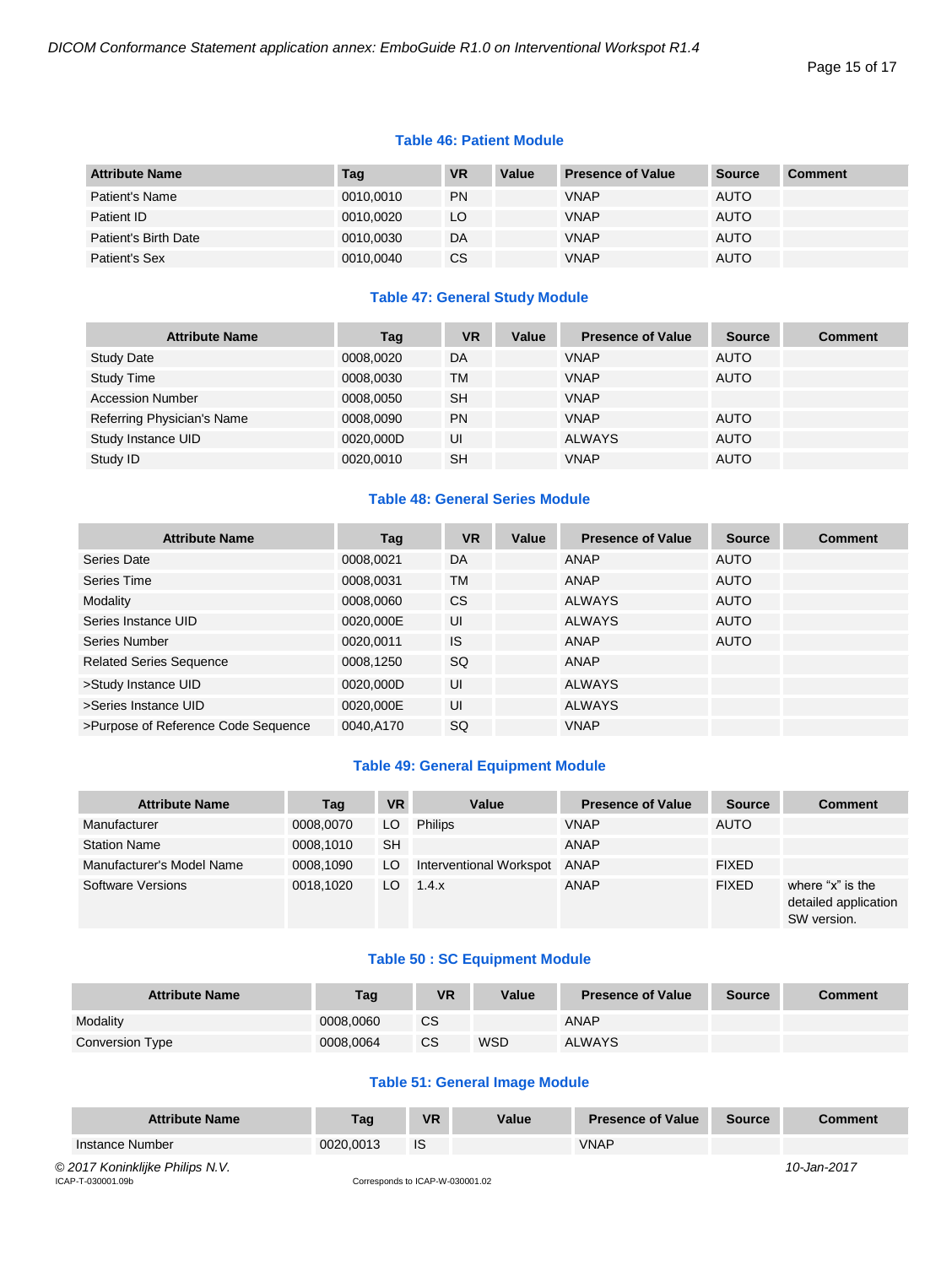Page 16 of 17

| <b>Patient Orientation</b>  | 0020.0020 | <b>CS</b> | <b>VNAP</b> |  |
|-----------------------------|-----------|-----------|-------------|--|
| <b>Burned in Annotation</b> | 0028.0301 | CS        | ANAP        |  |

#### **Table 52: Image Pixel Module**

| <b>Attribute Name</b>       | Tag       | <b>VR</b> | Value          | <b>Presence of Value</b> | <b>Source</b> | <b>Comment</b> |
|-----------------------------|-----------|-----------|----------------|--------------------------|---------------|----------------|
| Samples per Pixel           | 0028,0002 | US.       |                | <b>ALWAYS</b>            |               |                |
| Photometric Interpretation  | 0028,0004 | CS.       |                | <b>ALWAYS</b>            |               |                |
| <b>Planar Configuration</b> | 0028,0006 | US.       |                | <b>ALWAYS</b>            |               |                |
| <b>Rows</b>                 | 0028,0010 | US.       |                | <b>ALWAYS</b>            | <b>AUTO</b>   |                |
| Columns                     | 0028,0011 | US.       |                | <b>ALWAYS</b>            | <b>AUTO</b>   |                |
| <b>Bits Allocated</b>       | 0028,0100 | US.       | 8              | <b>ALWAYS</b>            |               |                |
| <b>Bits Stored</b>          | 0028.0101 | US.       | 8              | <b>ALWAYS</b>            |               |                |
| High Bit                    | 0028,0102 | US.       | $\overline{7}$ | <b>ALWAYS</b>            |               |                |
| <b>Pixel Representation</b> | 0028,0103 | US.       | 0000           | <b>ALWAYS</b>            | <b>AUTO</b>   |                |
| Pixel Data                  | 7FE0,0010 | OW/OB     |                | <b>ALWAYS</b>            | <b>AUTO</b>   |                |

#### **Table 53: Cine Module**

| <b>Attribute Name</b> | Taq       | <b>VR</b> | Value | <b>Presence of Value</b> | <b>Source</b> | Comment |
|-----------------------|-----------|-----------|-------|--------------------------|---------------|---------|
| <b>Frame Time</b>     | 0018.1063 | DS        |       | <b>ALWAYS</b>            | <b>AUTO</b>   |         |

#### **Table 54: Multi-Frame Module**

| <b>Attribute Name</b>          | Tag       | <b>VR</b> | Value | <b>Presence of Value</b> | <b>Source</b> | Comment |
|--------------------------------|-----------|-----------|-------|--------------------------|---------------|---------|
| Number of Frames               | 0028,0008 | DS        |       | <b>ALWAYS</b>            | <b>AUTO</b>   |         |
| <b>Frame Increment Pointer</b> | 0028,0009 | AT        |       | <b>ALWAYS</b>            | <b>AUTO</b>   |         |

#### **Table 55: Multi-Frame Functional Groups Module**

| <b>Attribute Name</b> | Taq       | <b>VR</b> | Value | <b>Presence of Value</b> | <b>Source</b> | Comment |
|-----------------------|-----------|-----------|-------|--------------------------|---------------|---------|
| Instance Number       | 0020.0013 | - IS      |       | <b>ALWAYS</b>            | <b>AUTO</b>   |         |
| Number of Frames      | 0028.0008 | - IS      |       | <b>ALWAYS</b>            | <b>AUTO</b>   |         |

#### **Table 56: SC Multi-Frame Image Module**

| <b>Attribute Name</b>          | Tag       | <b>VR</b> | Value | <b>Presence of Value</b> | <b>Source</b> | <b>Comment</b> |
|--------------------------------|-----------|-----------|-------|--------------------------|---------------|----------------|
| <b>Frame Increment Pointer</b> | 0028.0009 | AT        |       | <b>ALWAYS</b>            | <b>AUTO</b>   |                |
| <b>Burned In Annotation</b>    | 0028.0301 | <b>CS</b> |       | <b>ALWAYS</b>            | <b>AUTO</b>   |                |

#### **Table 57: SOP Common Module**

| <b>Attribute Name</b>  | Tag       | <b>VR</b> | Value                                  | <b>Presence of Value</b> | <b>Source</b> | Comment |
|------------------------|-----------|-----------|----------------------------------------|--------------------------|---------------|---------|
| SOP Class UID          | 0008.0016 | UI        | 1.2.840.10008.5.1.4.1.1.7. ALWAYS<br>4 |                          | <b>FIXED</b>  |         |
| SOP Instance UID       | 0008.0018 | UI        |                                        | <b>ALWAYS</b>            | <b>AUTO</b>   |         |
| Instance Creation Date | 0008.0012 | DA        |                                        | ANAP                     | <b>AUTO</b>   |         |
| Instance Creation Time | 0008.0013 | TM        |                                        | ANAP                     | <b>AUTO</b>   |         |
| Instance Number        | 0020.0013 | <b>IS</b> |                                        | ANAP                     | <b>AUTO</b>   |         |